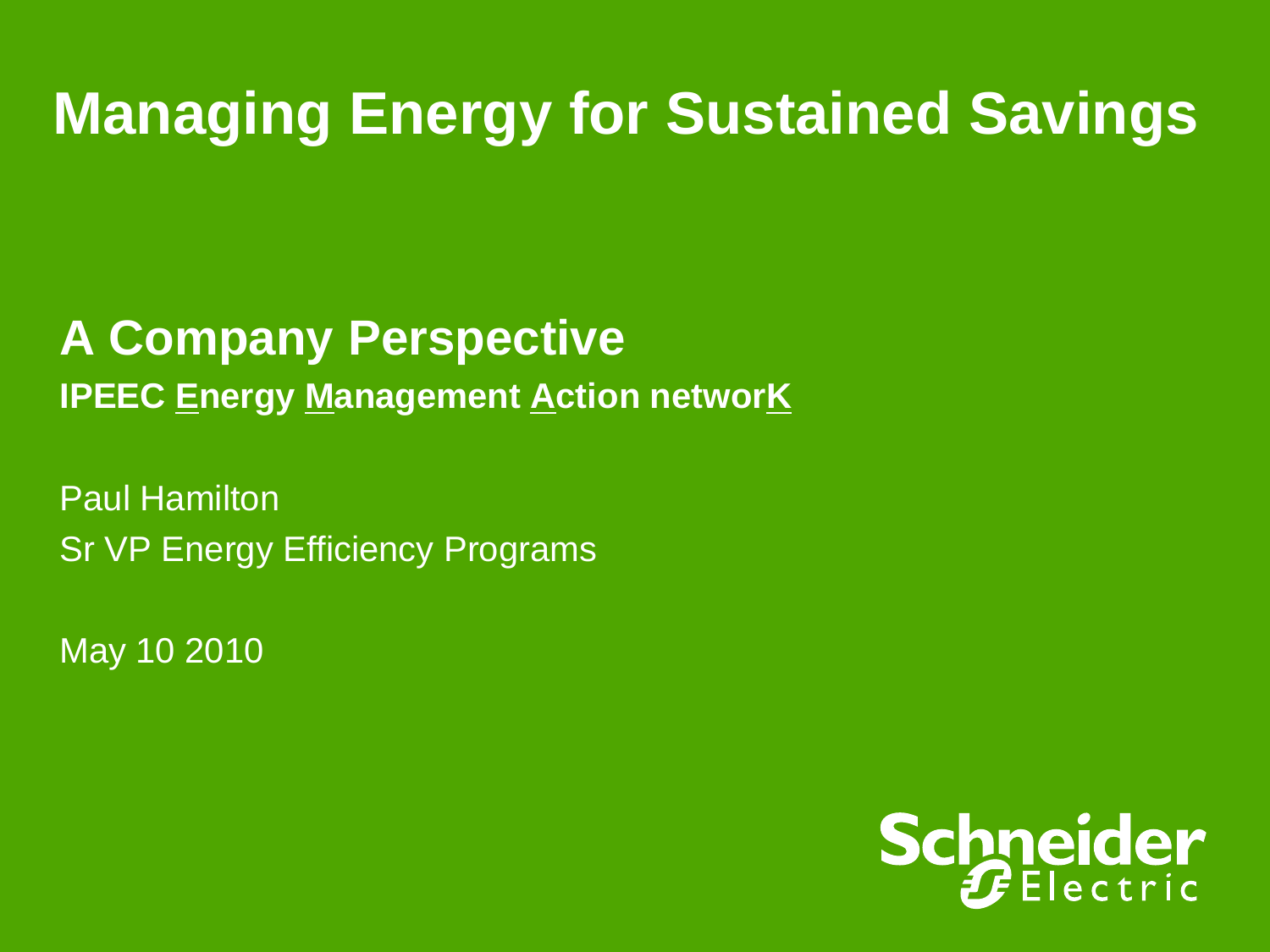# **1 st …..Schneider Electric at a glance**

15.8 Billion global sales in 2009 (in  $\epsilon$ ) 34% of sales in new economies x2 compared to 2004

100000+ people in 100+ countries

5% Sales devoted to R&D

#### US our largest Business

50+ factories, 12000+ employees

#### The global specialist in Energy management



#### Sales by End markets - 2008

|    | <b>X</b> Energy & Infrastructure          | 16% |     |
|----|-------------------------------------------|-----|-----|
| M' | <b>Industry</b>                           |     | 26% |
|    | <b>In Data centres &amp; Networks</b> 17% |     |     |
| 凸  | <b>Buildings</b>                          |     | 31% |
|    | <b>Residential</b>                        | 10% |     |

A Recognised Sustainable commitment

Dow Jones<br>Sustainability Indexes

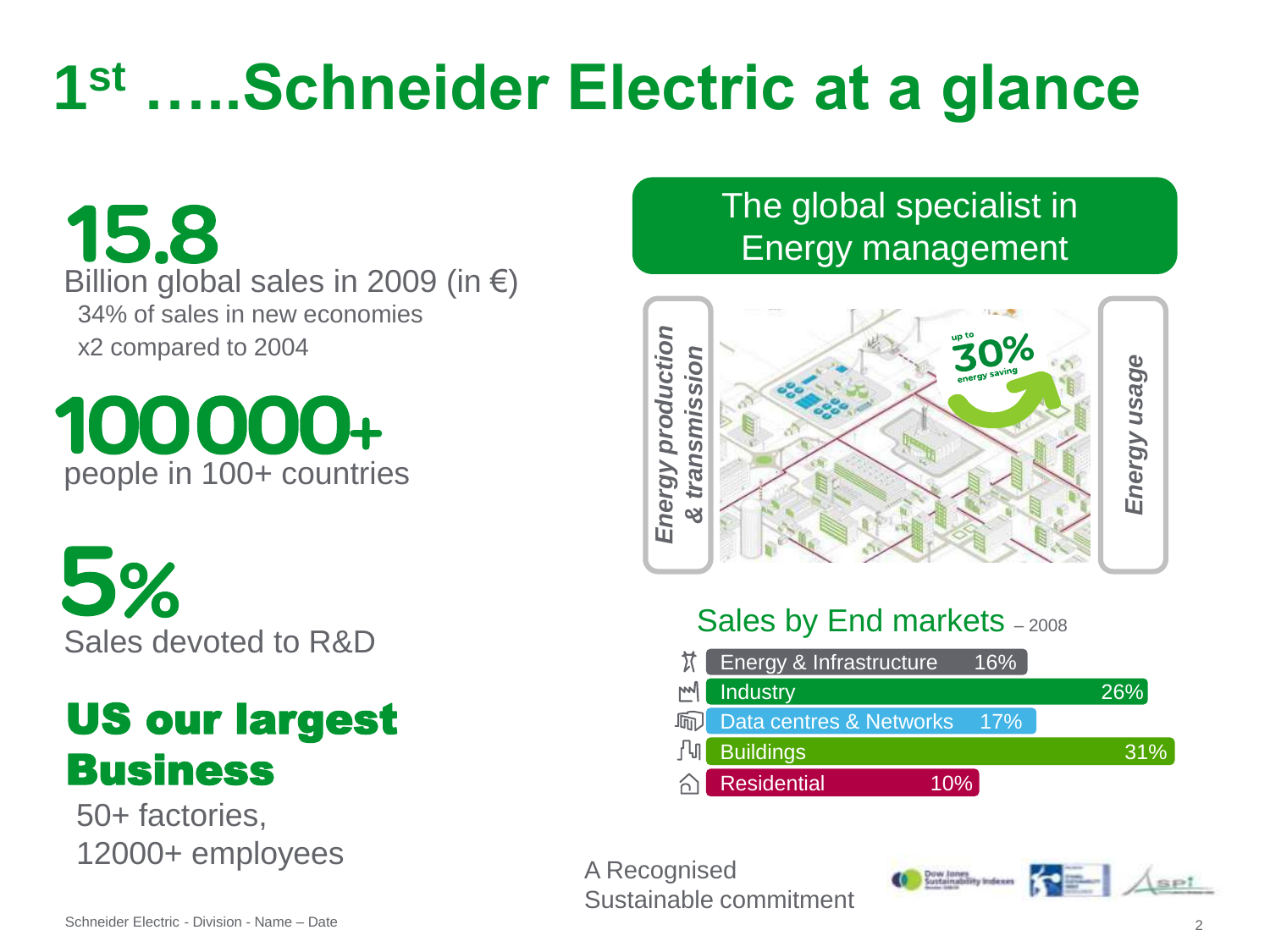# Managing Energy Use

*Two key strategic perspectives*

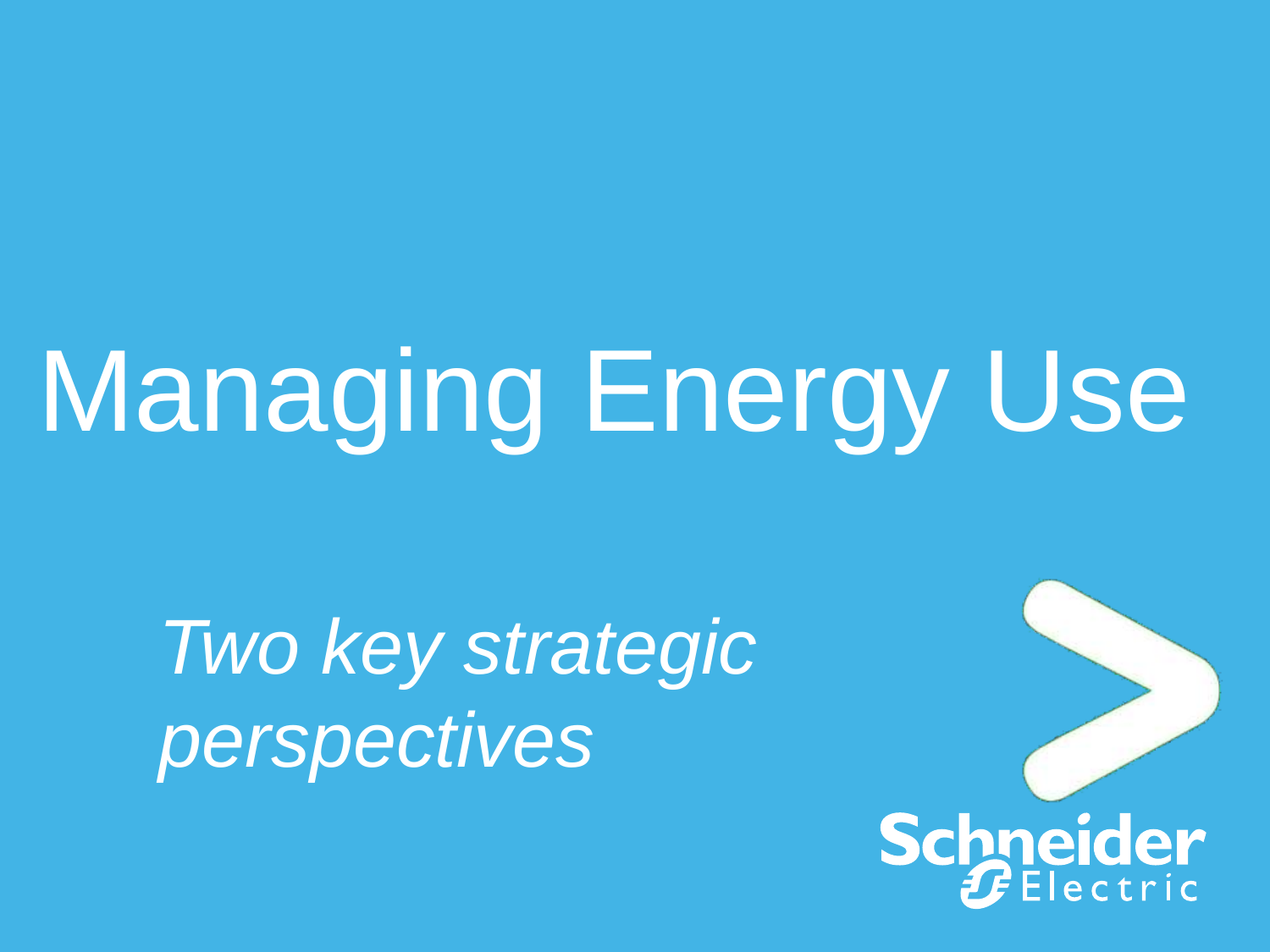## 30% savings are available today…

**Passive EE**

**Active EE Active EE**



● Efficient devices and efficient installation (10 to 15 %) Low consumption devices, insulated building…

• Optimized usage of installation and devices (5 to 15%) Turn off devices when not needed, regulate motors or heating at the optimized level…

• Permanent monitoring and improvement program (2 to 8%) Rigorous maintenance program, measure and react in case of deviation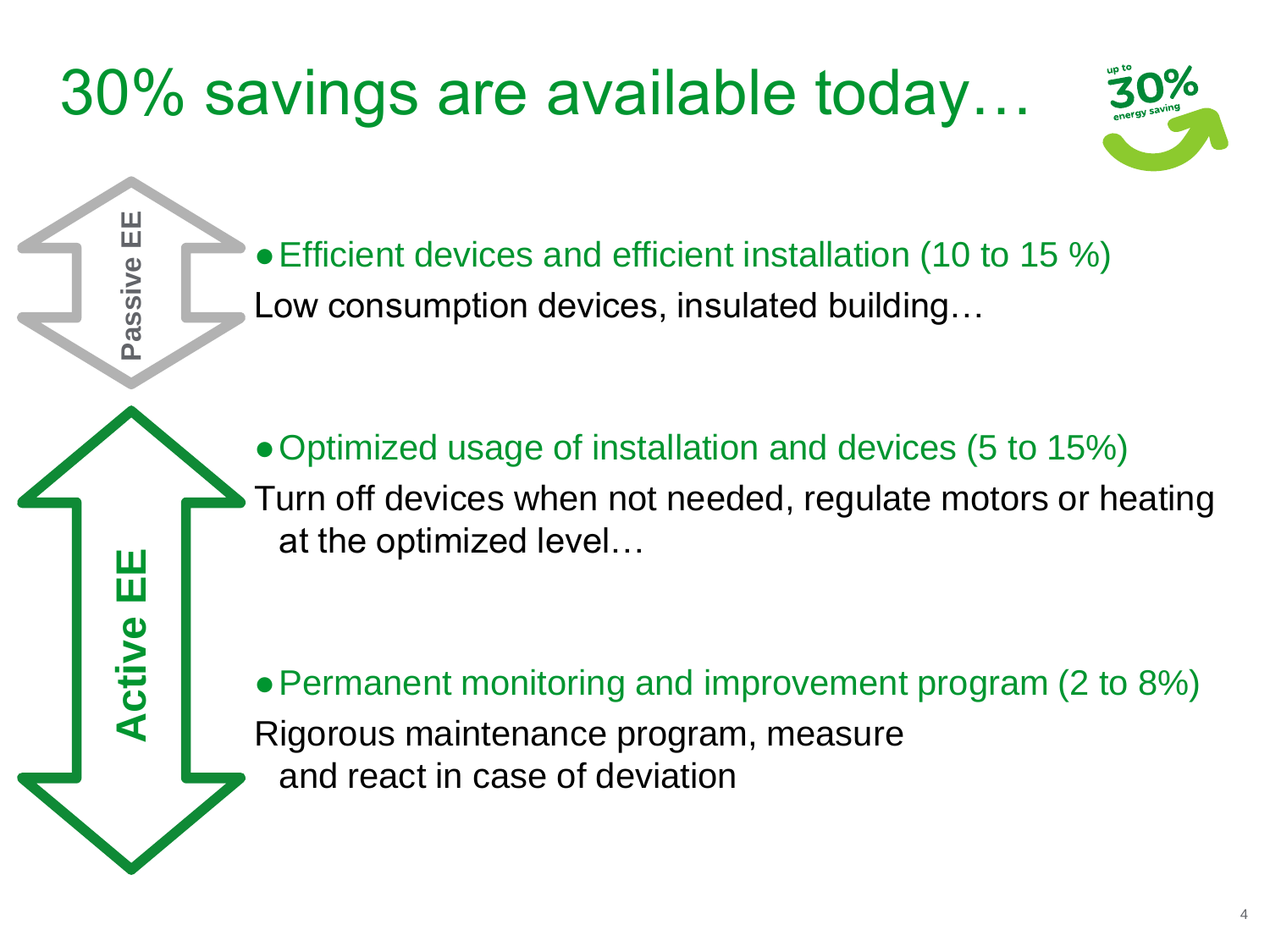### *But*…….… The long term challenge is sustained energy savings

#### • One step is not enough, savings are lost due to

- Behavior & Commitment
- Lack of visibility
- Lack of Automation

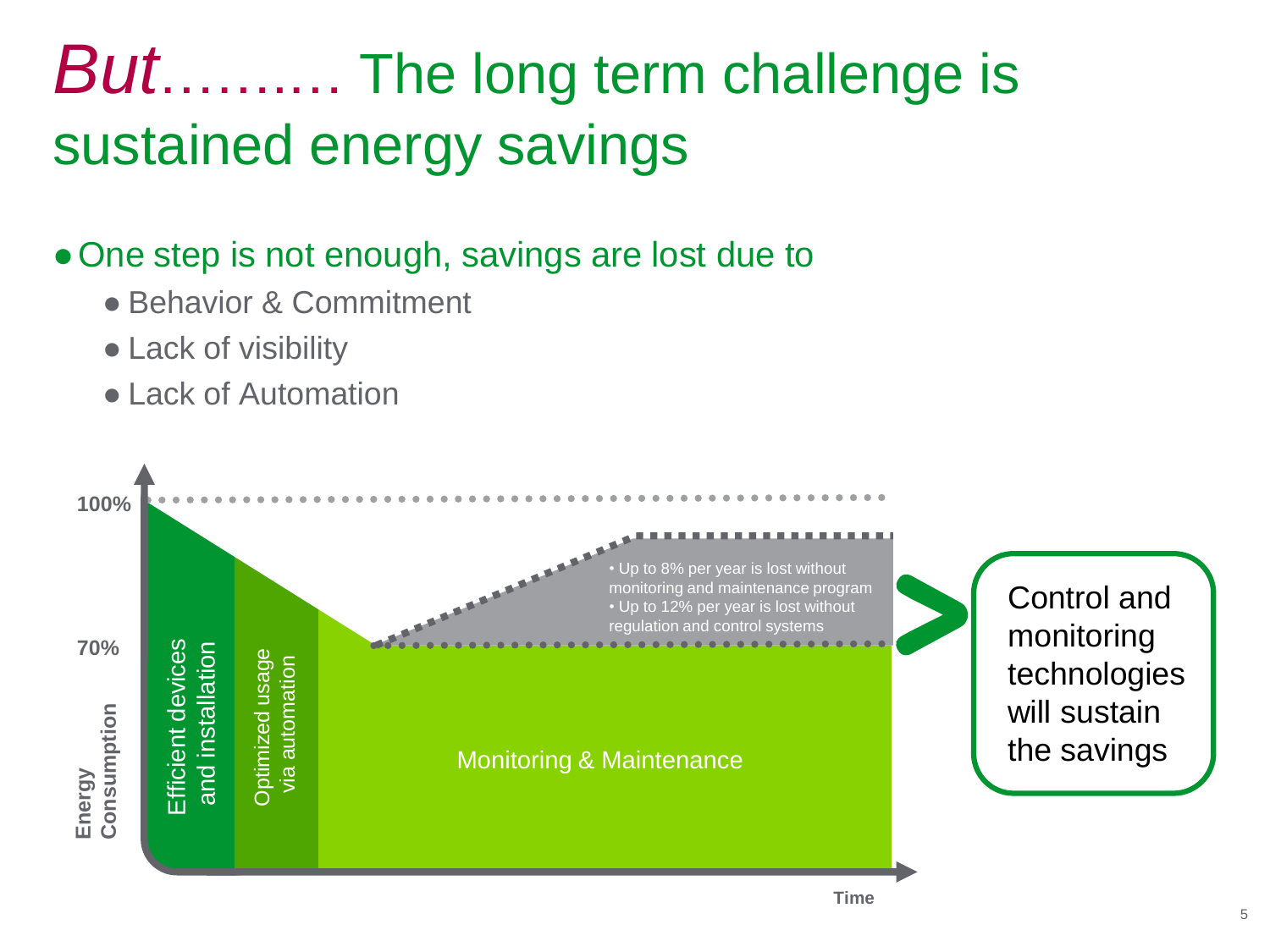#### And the Keys to Sustained Energy Savings are……

*A Lifecycle Approach* **&** *Active Energy Efficiency*

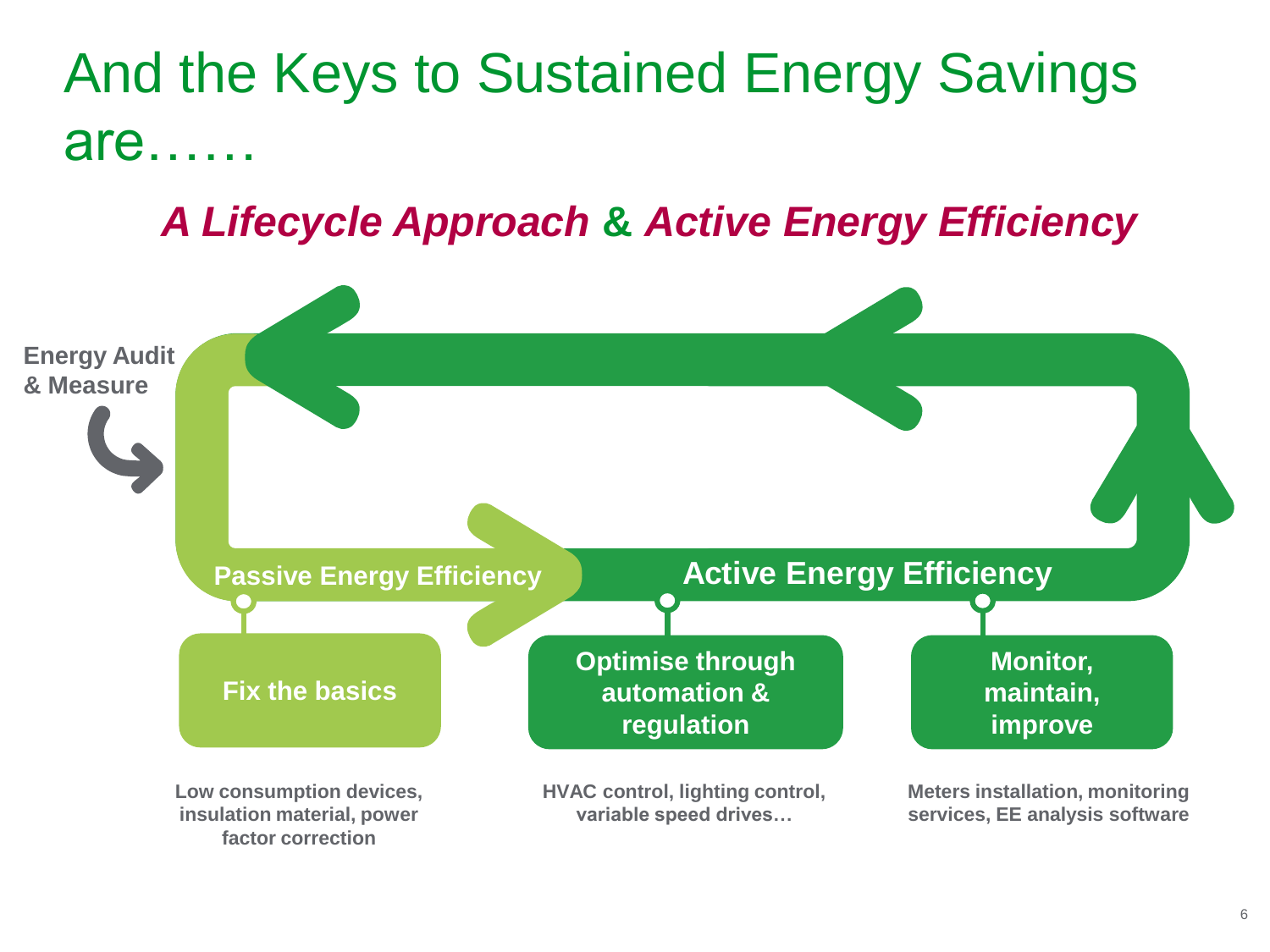### A new power equation to solve



Schneider Electric - "Defining Times" – A World in Transition – Jean-Pascal Tricoire – 17th March 2010 7 7 7 7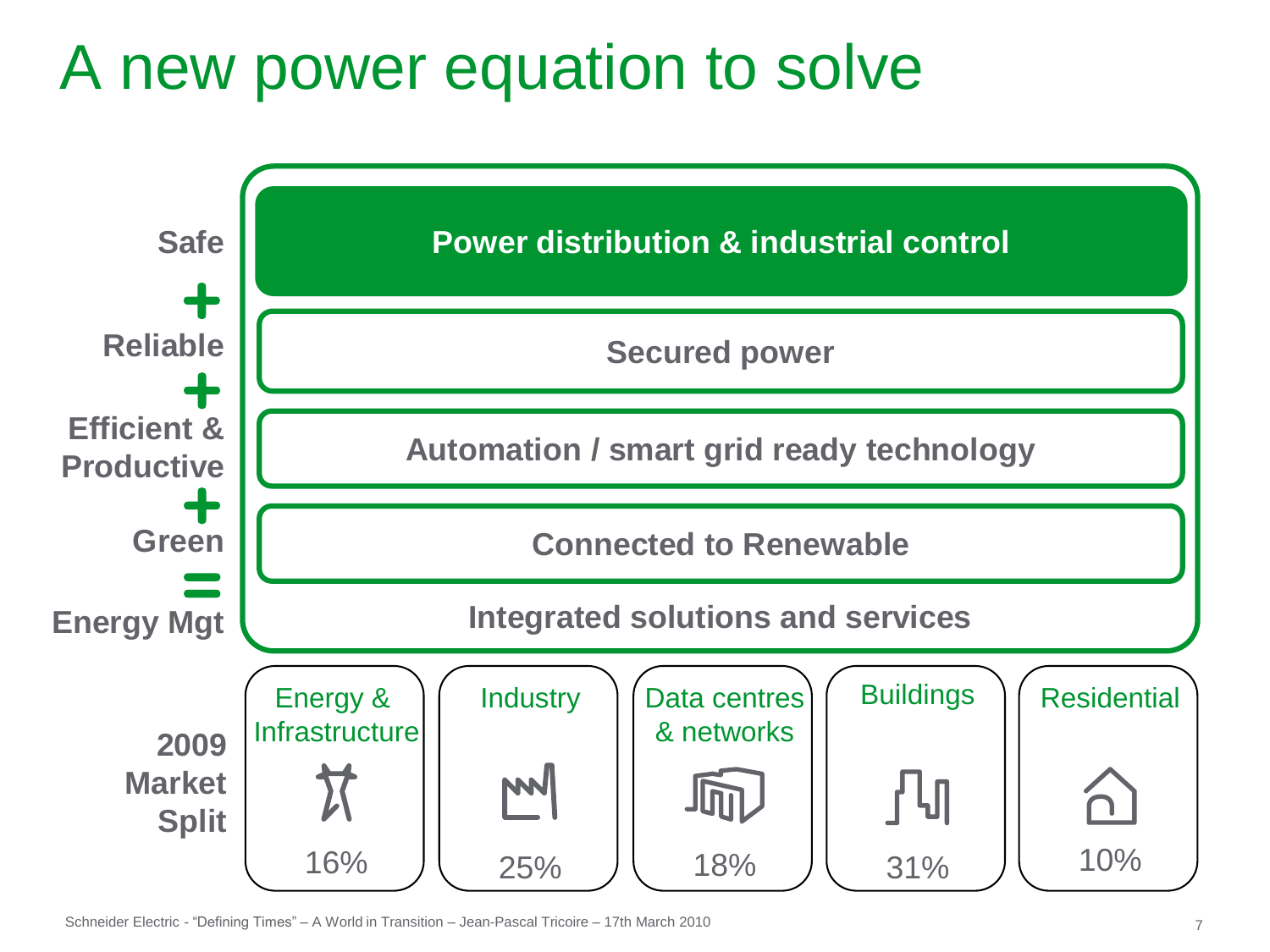# New Opportunity from technology and markets

● The intersection of IT and Energy Management will create new opportunities to accelerate energy efficiency



#### **"Energy is invisible. We need to make it visible."**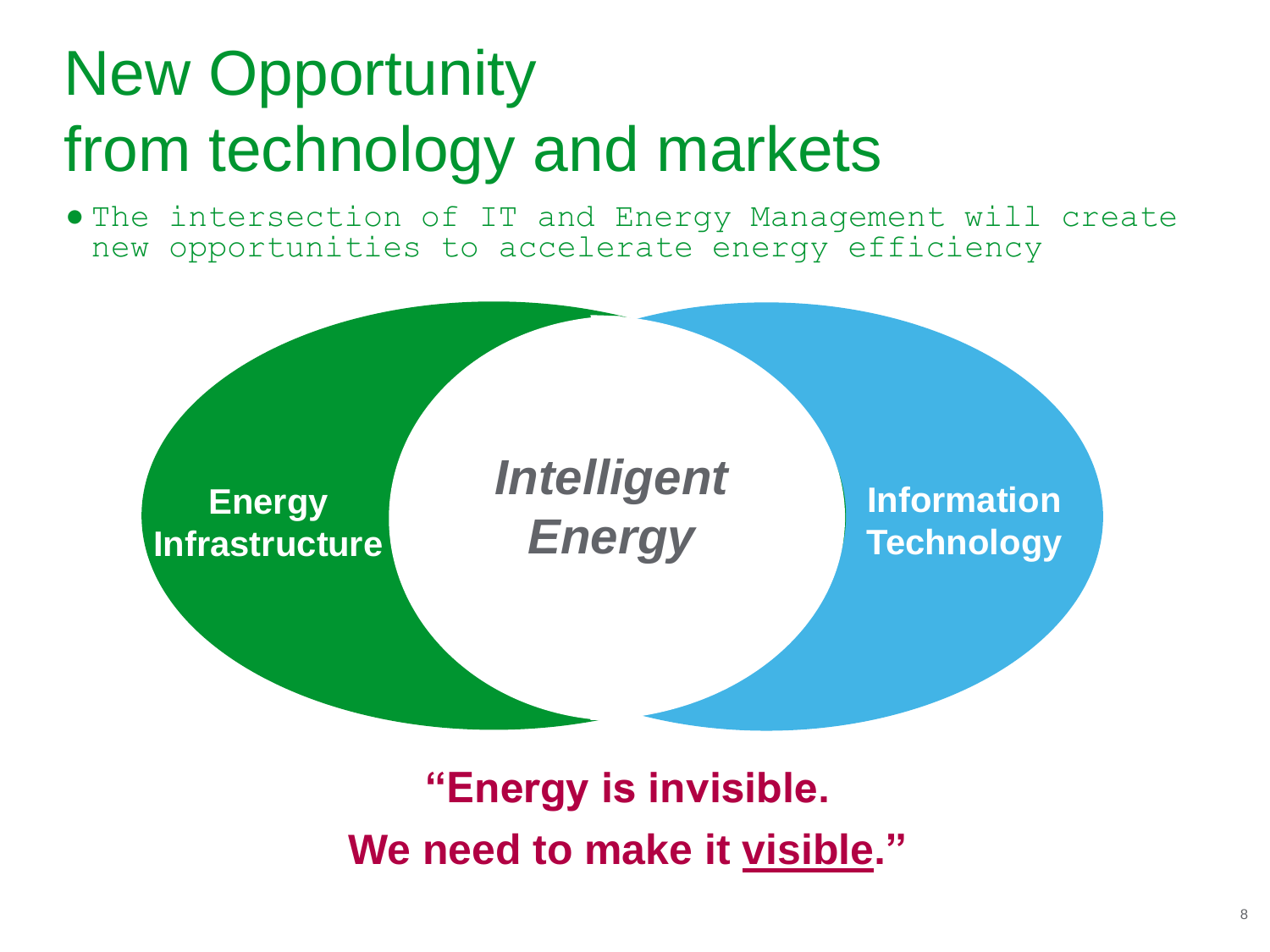### From multi-silo to single backbone system: example of buildings



Schneider Electric - "Defining Times" – A World in Transition – Jean-Pascal Tricoire – 17th March 2010 9 (1990) 9 (1990) 9 (1990) 9 (1990) 9 (1990) 9 (1990) 9 (1990) 9 (1990) 9 (1990) 9 (1990) 9 (1990) 9 (1990) 9 (1990) 9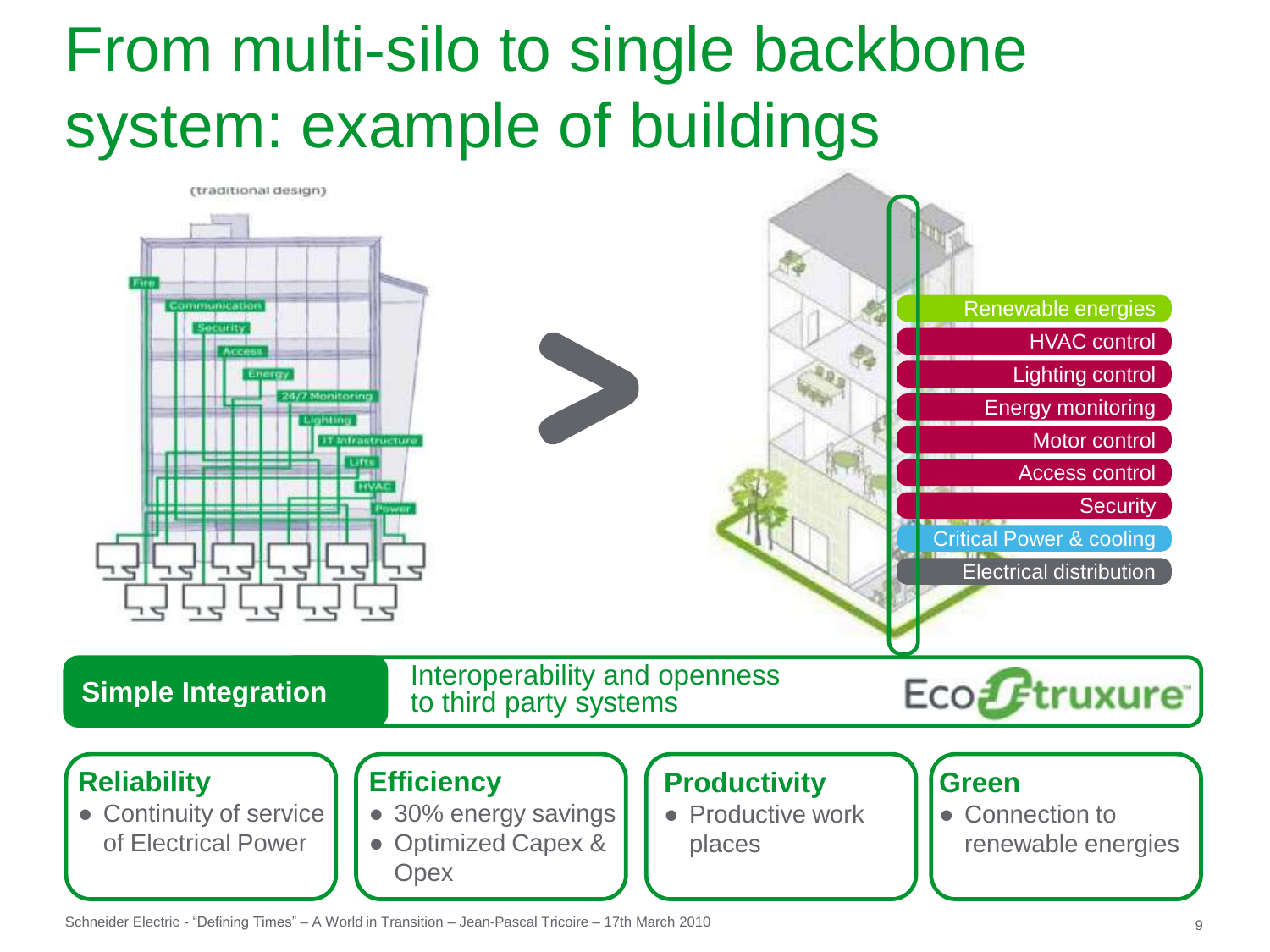# What is Possible

# *Walking the Talk*

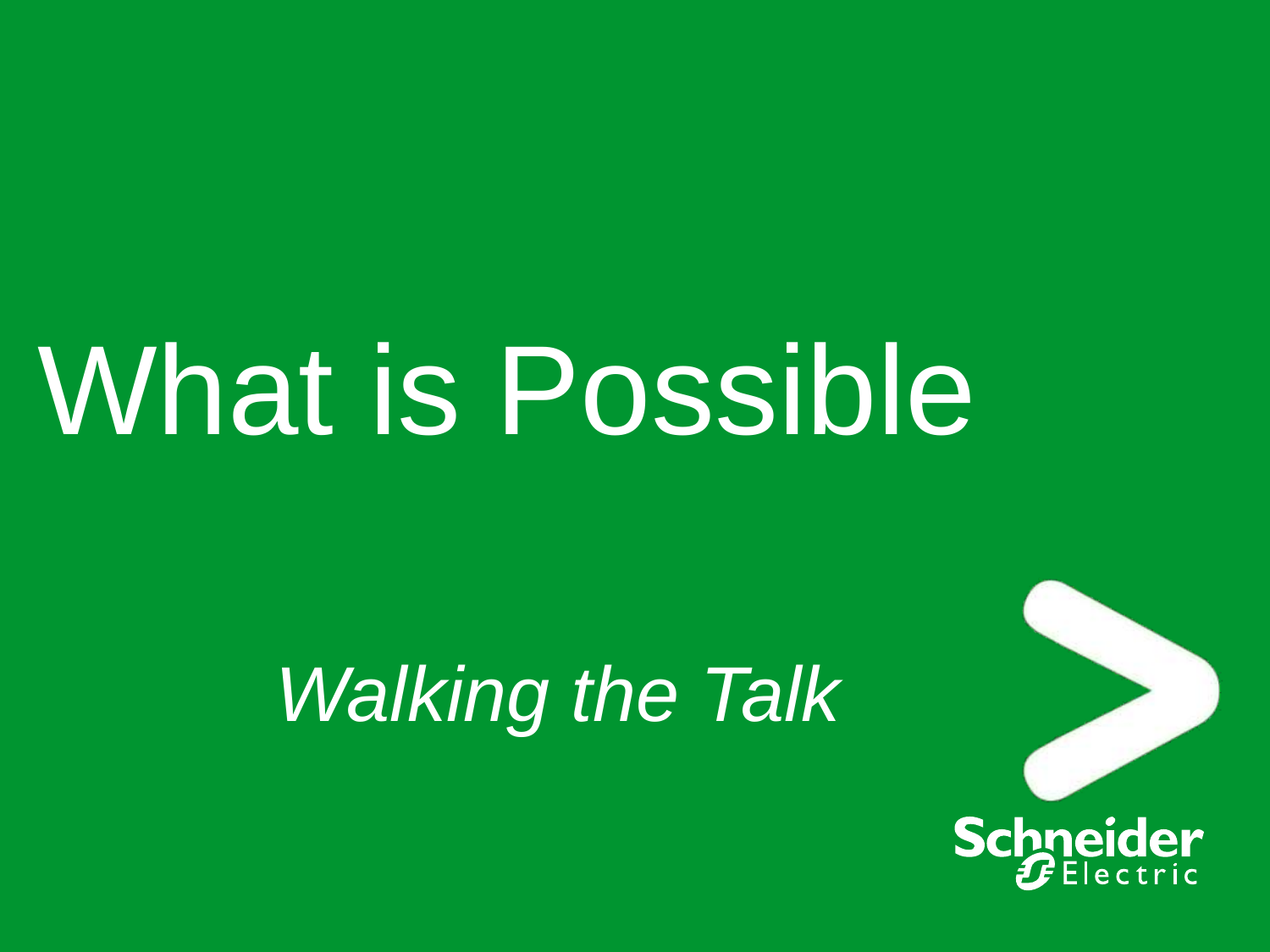# Program Set a Corporate Goal of 4% Energy Reduction per Year

#### **Started with 18 US Facilities in 2005 expanded to 51 sites as of 2009**

- 400 Opportunities **Identified**
- 8% Reduction in 2009 (normalized)
- 10% Reduction in GHG each of the last two years
- Energy Action Plan at each Facility.
- Quarterly Reviews and Annual Assessments





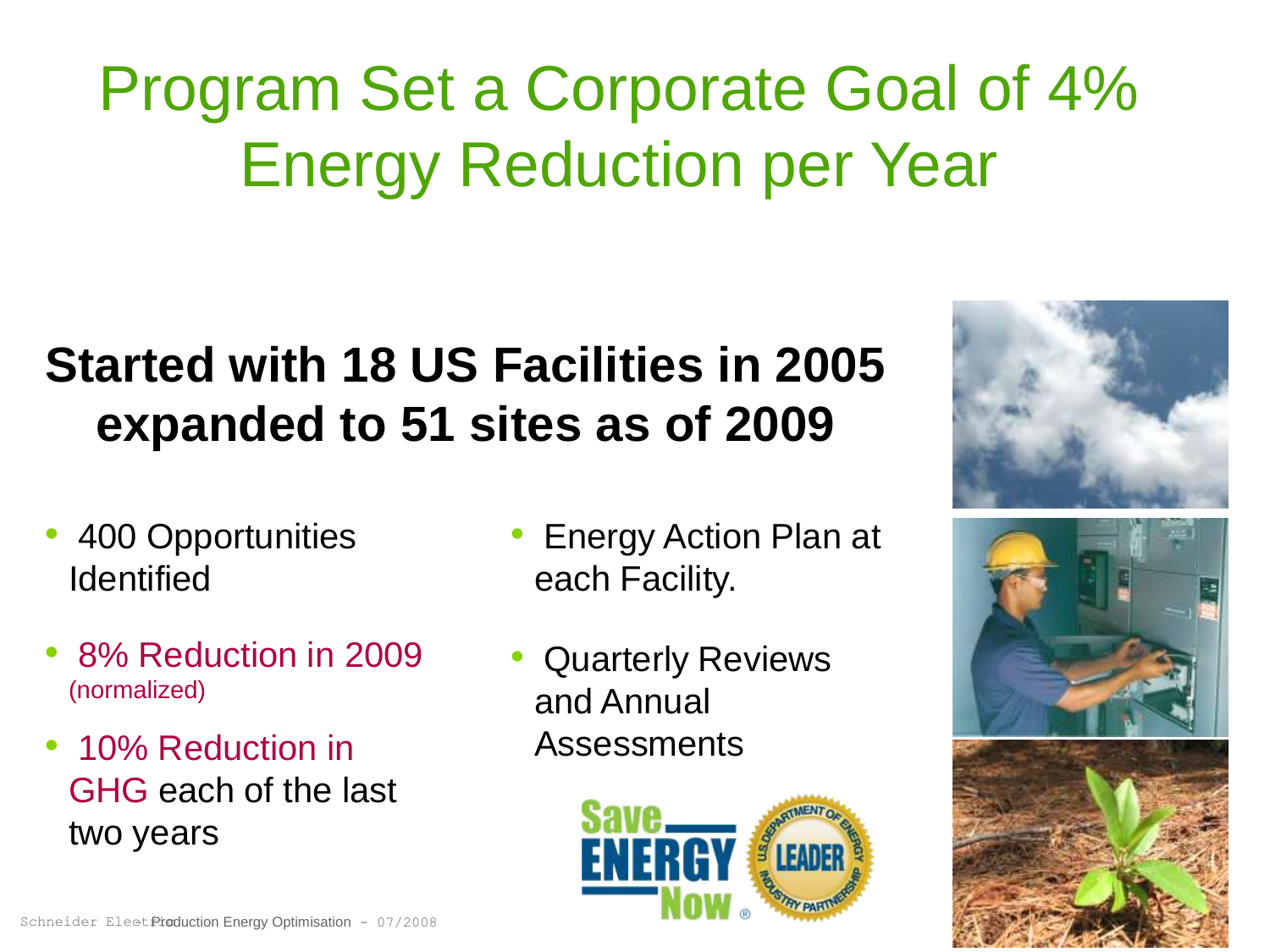### Annual Planning Process

An opportunity to review prior year actions and performance in order to set goals and lay out activities to ensure future success

| <b>Prior Year's Performance</b>                                                                                                                                                                                                                                                                       |        |                                                                                                                                                                  | This Year's Action Plan                                                                                                                                                                                                                                                               |  |  |  |  |
|-------------------------------------------------------------------------------------------------------------------------------------------------------------------------------------------------------------------------------------------------------------------------------------------------------|--------|------------------------------------------------------------------------------------------------------------------------------------------------------------------|---------------------------------------------------------------------------------------------------------------------------------------------------------------------------------------------------------------------------------------------------------------------------------------|--|--|--|--|
| 7.5% savings in entruy<br>consumption (vs. a 4.5% good)<br>Top 5 Facilities<br><b>Button 5 Facilities</b><br>Chiford 22% LeVergne +11%<br>N.Analover -17% Athene + 5%<br>$-1696$<br>Nachville + 4%<br><b>Tiesconia</b><br>Teronto:<br>$-18\%$ induston $+2\%$<br>Painting.<br>$-15\%$ Columbia $+1\%$ |        | \$1.5 million in total energy<br>savings.<br><b>Bupply Side</b><br>\$355k<br>Demand Side<br>$$1.2$ mil.<br>\$1.5 mil<br><b>Total Savings</b><br>Through Nov 2008 | Achieve a 4.5% reduction in energy usage over 2008 levels by<br>Identifying Savings Opportunities Through Planned Site Visits<br>Visit<br>J.<br>Ai<br>5 <sub>1</sub><br>F M<br>$A$   M  <br>J.<br>$\Omega$<br>$N+D$<br>L'excitation.<br>Faru <sup>-</sup><br>Montemey<br>Cedar Rapids |  |  |  |  |
|                                                                                                                                                                                                                                                                                                       |        | Reflection on Last Year's Major Activities                                                                                                                       | <b>Other Planned Activities</b><br>*Active Energy Action Planmanagement through tracking of planned and                                                                                                                                                                               |  |  |  |  |
| Activity                                                                                                                                                                                                                                                                                              | Rating | Motos                                                                                                                                                            | implemented projects and regular update meetings.<br>+Assisting Facility Managers with energy calculations and advice on projects                                                                                                                                                     |  |  |  |  |
| Superiy Side Mahagement<br>(Viking)                                                                                                                                                                                                                                                                   |        | Saved \$300k through contract<br>manisce ment but lost money on heckens.<br>New GC process successful.                                                           | .Expanding the Energy Model by 5 facilities<br>Actively managing our siggily side partnership with Viking<br>·Publishing a Best Practices Manual to drive consistency across facilities                                                                                               |  |  |  |  |
| Sile Visite                                                                                                                                                                                                                                                                                           | œ      | Completed 7 visits with recommended<br>cavings of over \$500k.                                                                                                   | Hmplementing an HVAC system tune up process and training Facility Managers<br>eau ati no                                                                                                                                                                                              |  |  |  |  |
| Meter Recommission<br>÷                                                                                                                                                                                                                                                                               |        | Compared meter data to utility billis to:<br>instature their accuracy. Extinated cost-<br>saving from reducing off-shift upage.                                  | .Quarterly Building Operator and Facility Manager training<br>. Measuring and monitoring on-shift vs. off-shift usage<br>·Process apportunities                                                                                                                                       |  |  |  |  |
| Lexington BAS Tune-Up                                                                                                                                                                                                                                                                                 |        | This activity provided some good swyings<br>opportunities, but it was not replicated in<br>other tacklies.                                                       | .Publishing a Green Energy report, detailing renewable energy opportunities for<br>the core North American Isles.<br>.Submitting a BCFE for a solar project at Palatine                                                                                                               |  |  |  |  |
| <b>Rationale for This Year's Activities</b>                                                                                                                                                                                                                                                           |        |                                                                                                                                                                  | Follow Up Items/Unresolved Issues                                                                                                                                                                                                                                                     |  |  |  |  |
| recent TEC wisit history revealed<br>1. A need to improve the facilities with the inwest performance.<br>2. A need to plan savings for facilities with few projects.<br>3. A need to standardize on energy conservation measures                                                                      |        | A thorough analysis of 2008 savings performance, 2009 planned savings, and<br>4. A need to provide training to Facility Managers: and Building Operators         | -BAS tune up sithedule                                                                                                                                                                                                                                                                |  |  |  |  |
|                                                                                                                                                                                                                                                                                                       |        |                                                                                                                                                                  | Prepared By: Dave Crure                                                                                                                                                                                                                                                               |  |  |  |  |

●Activities planned to meet goals for coming year and set projects for subsequent savings

●Plan updated quarterly and progress reviewed annually

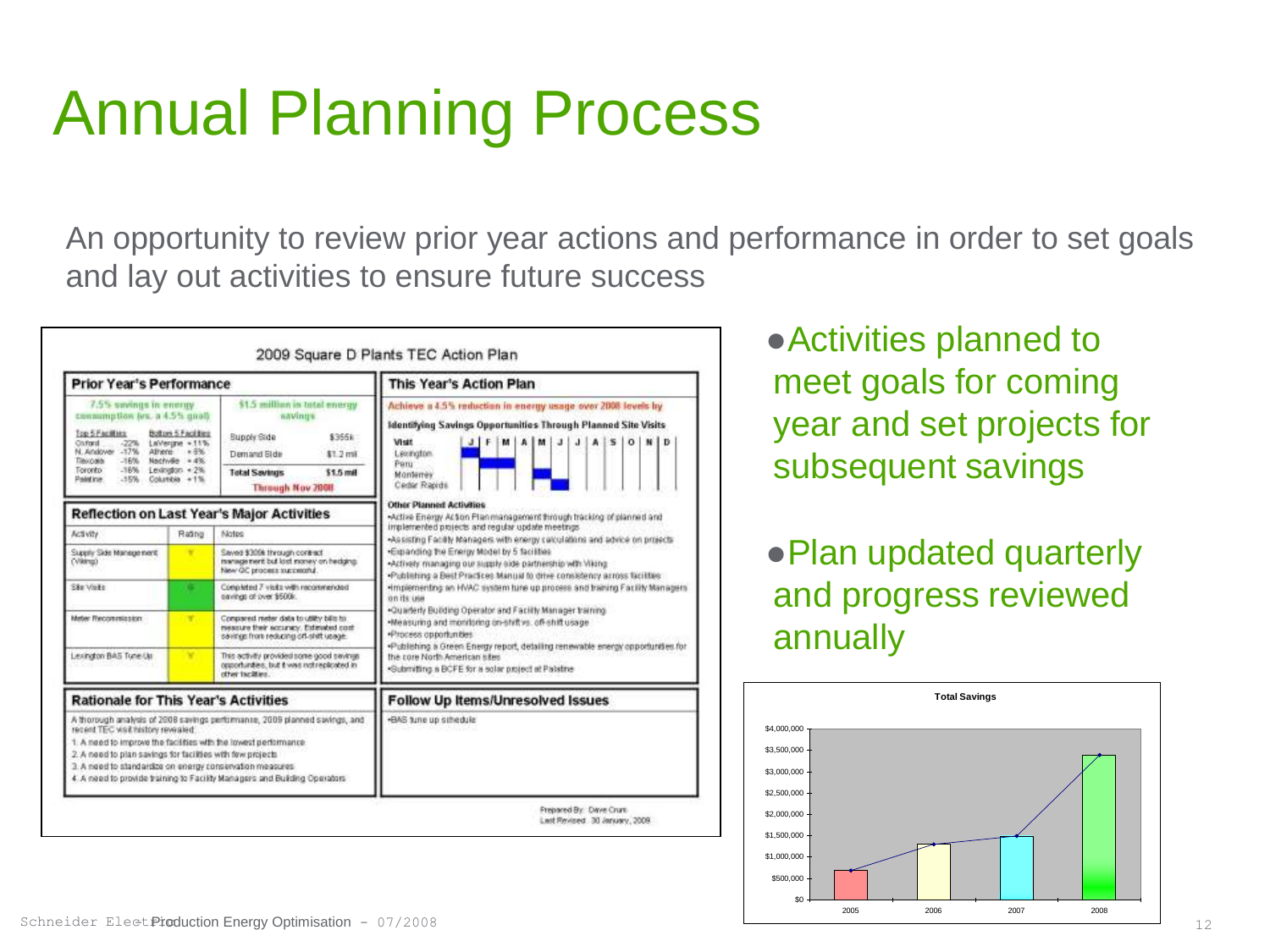### New Schneider Electric buildings are Energy Efficient

#### ●The Hive

- New Paris headquarters housing 1,700 employees
- Energy target to reduce to 50 kWh /



**75%**

energy savings

# **30%**

Capex & Opex savings

**80** kwh/sqm

final energy consumption in 2010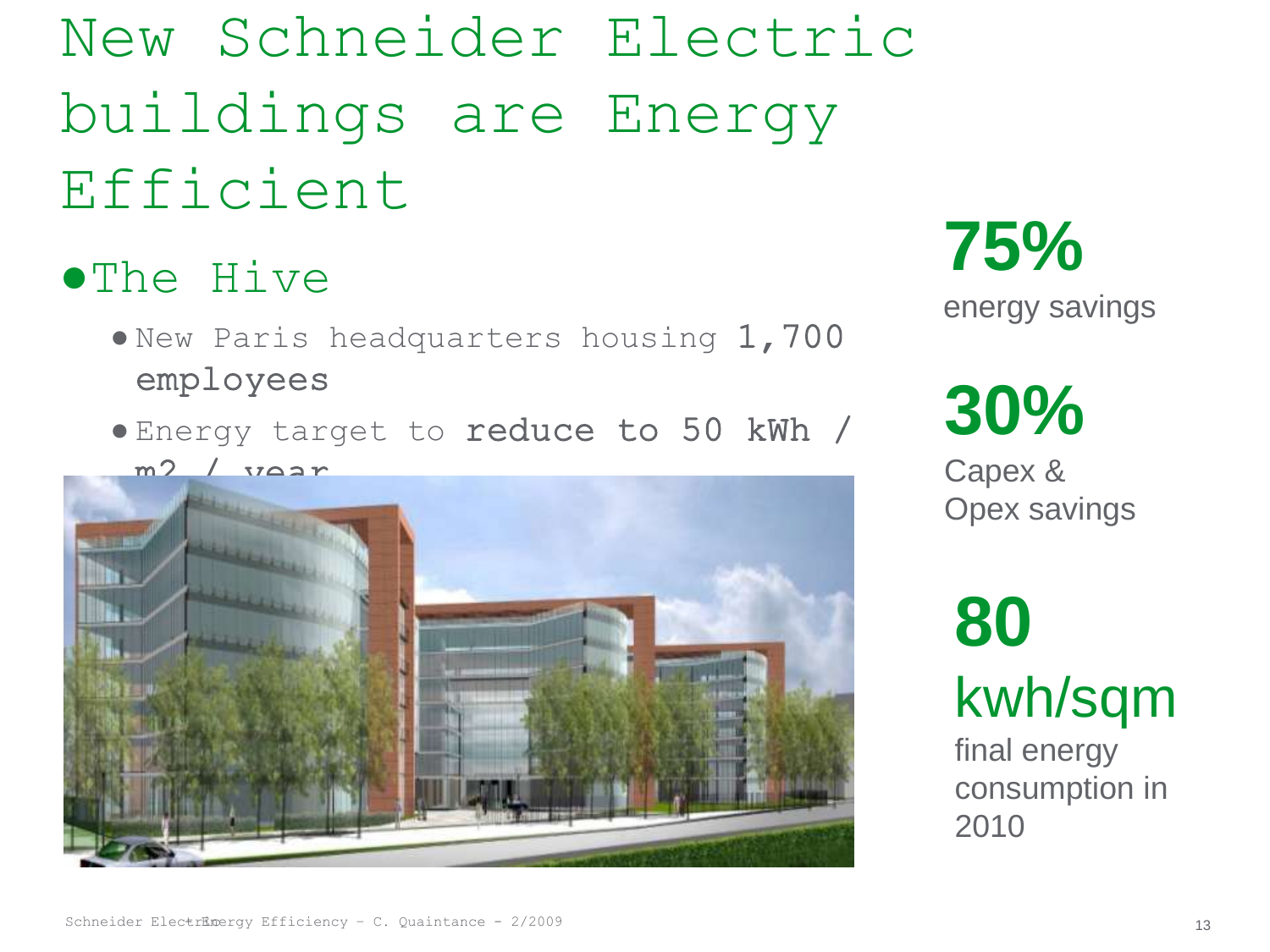### Passionate about sustainable development

#### **Environment**

•Adherence to standards like RoHS, REACH, WEEE •Eco-design •ISO14001 certification



#### **Business**

•Head of *Green Grid*

•Signing the *Clinton Climate Initiative*

•Partner of *Alliance to Save energy*



#### **Ethics**

•Global compact of the United **Nations** •Principles of responsibility signed by every employee



#### **Access to energy**

•Access to electricity for 1.6 billion people •Training disadvantaged young people in the field of energy •Business angel for local entrepreneurs



#### A measured commitment

•The planet & society barometer

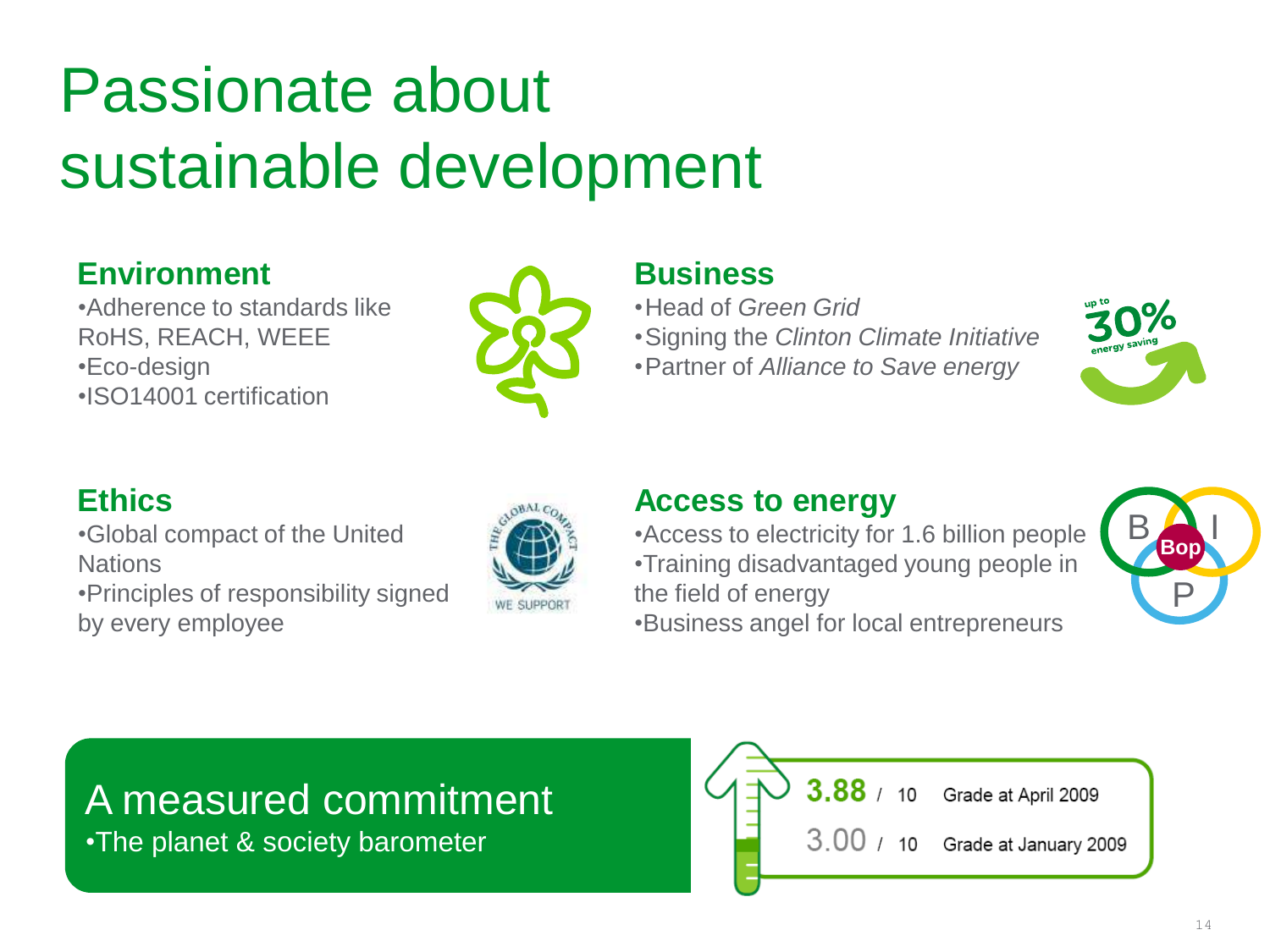# **Our Customers**

*Perspectives & challenges*

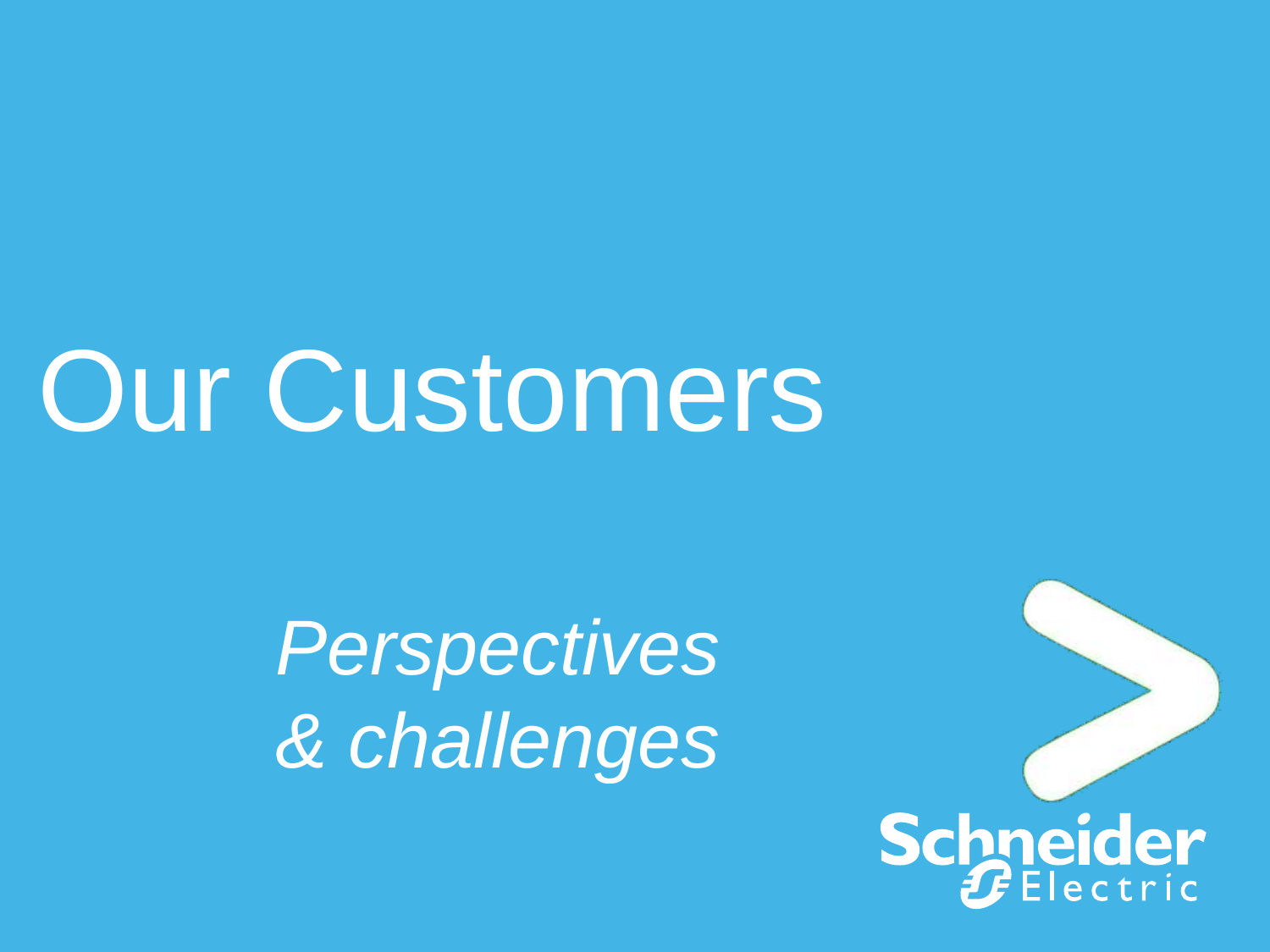# EE in Industry

#### The Profile

- Process, Product Driven, Financially Driven
- Healthy Businesses with Good Capital Access
- Pressured for High Return Rates

#### Energy Opportunities Everywhere

- **Lighting Power Conditioning Variable Speed Drives Demand Control Process Cooling System Optimization Ventilation System Optimization Alternative Fuels Air Handling Systems Optimization Power Generation Compressed Air System Optimization Chilled Water System Optimization Wastewater System Optimization Dust Collection System Optimization <b>Heat Recovery Applications Refrigeration System Optimization Process Heating Optimization**
	-

*Usually believe they have done all the low hanging fruit…. But typically its not true.*

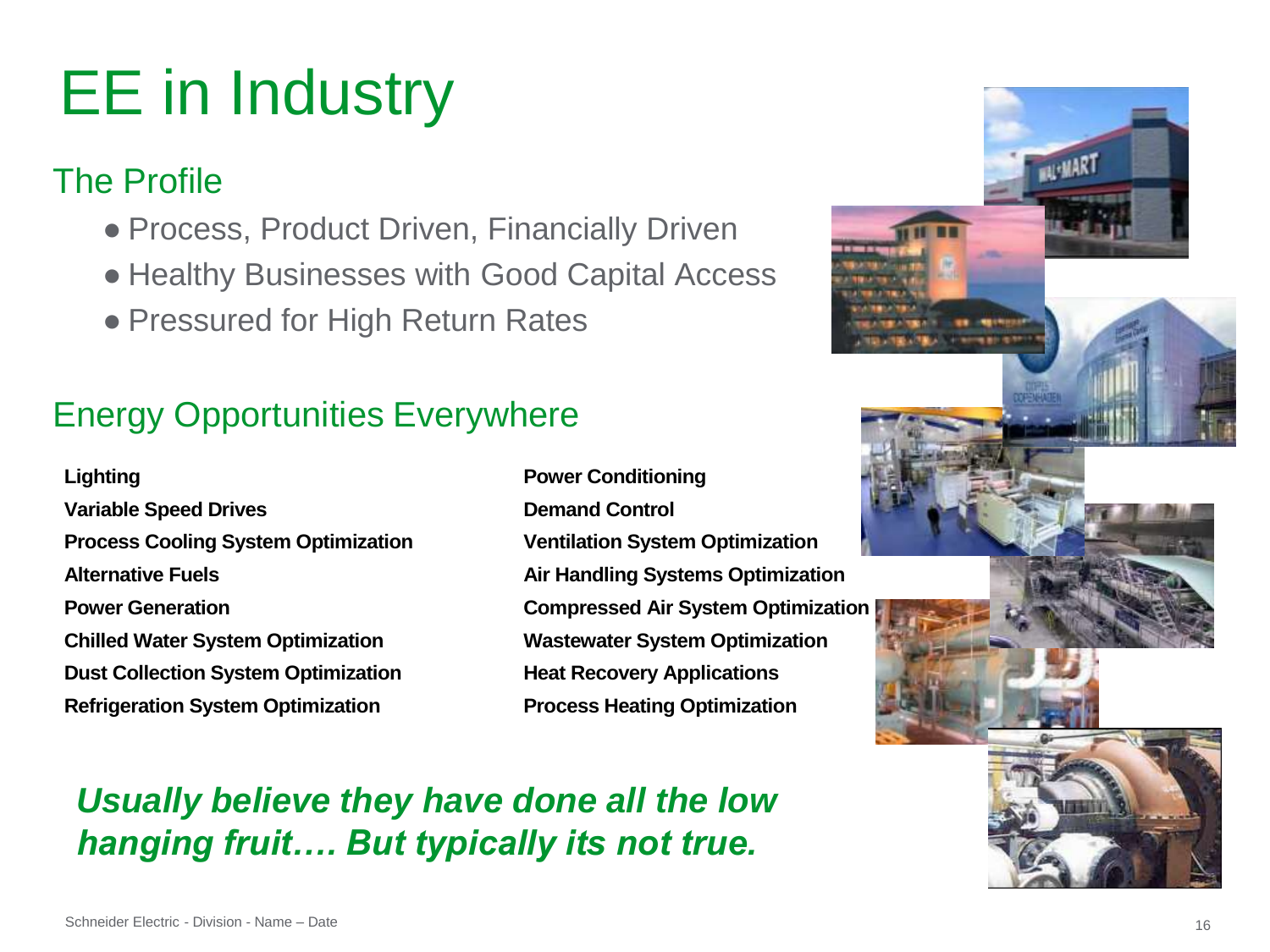

**In Industry, the Energy Expert Must Be as familiar with the Production and Operations as with the Energy Systems**

**The Energy Expert Can Enhance the Perspective of the Facility**

Many Knowledge and Visibility Problems Related to Industrial Energy

- How to compare energy efficiencies across processes and products?
- How far can you go without degrading the process or product?
- How to aggregate & track energy usage meaningfully across a company?
- How to ensure continuous focus on the energy and GHG problem?
- How to integrate all the energy tools and systems?

First opportunity is not changing the process but….

- Changing the way energy supports the process
	- Without degrading the products

Second challenge is adapting the process and products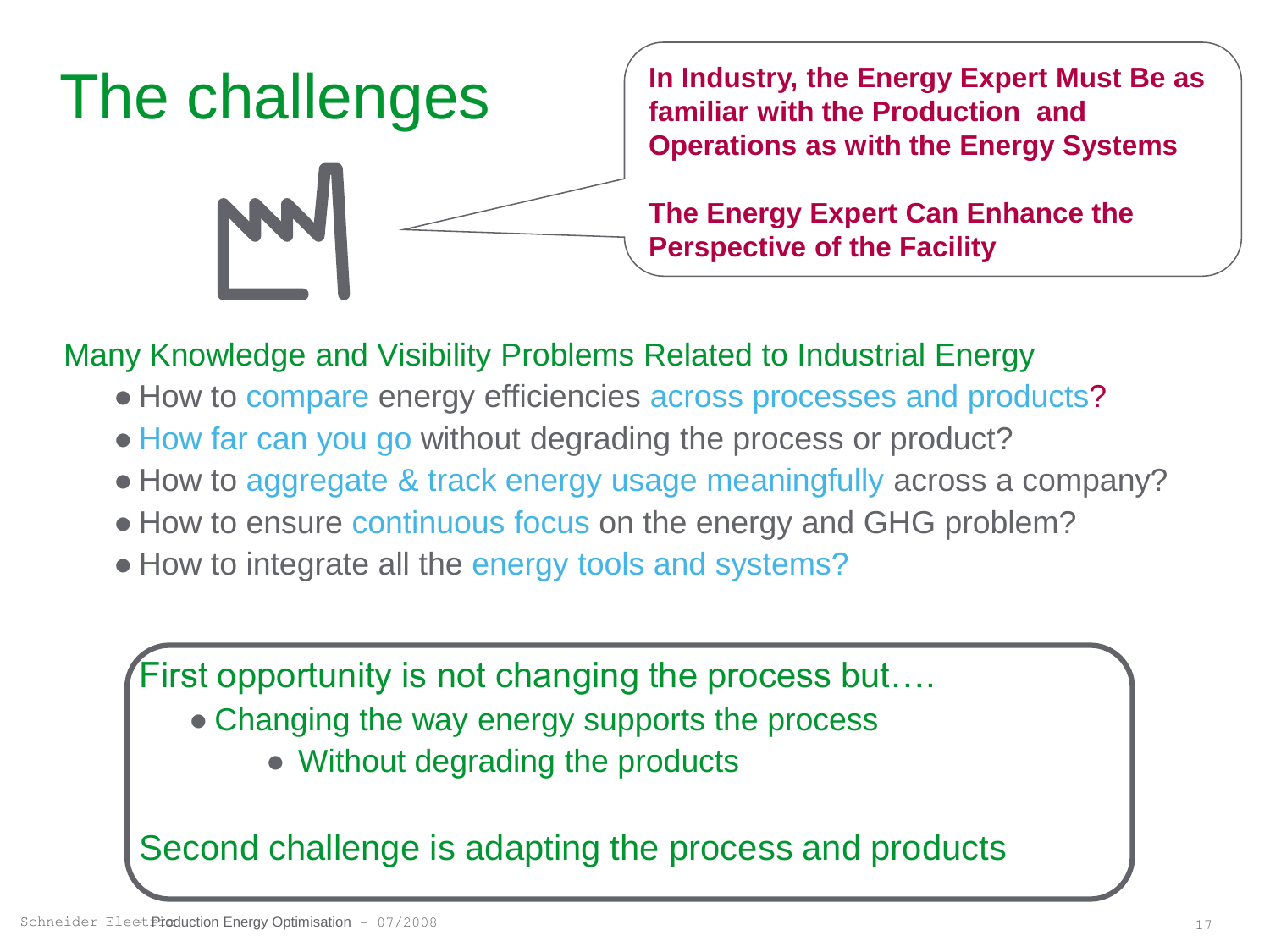### The moment is now

**for governments, the public and business**

#### • Regulations are coming

- 3\*20% plan in Europe
- China 5 year plan commitment to reduce energy intensity by 20%
- 5m green collar jobs to be created in the US in the next 10 years
- 20% of stimulus funds going 'green'

#### ● Public opinion is pushing

- Hybrid cars sales market shares x4 in the last 2 years
- Earth Hour has more than 1bn participants in 88 countries
- Oscar<sup>®</sup> winning documentary makes global warming the number one topic of conversation



#### ● Technology is here

- Renewables
- Energy Monitoring & metering
- Facility automation
- Integrated management systems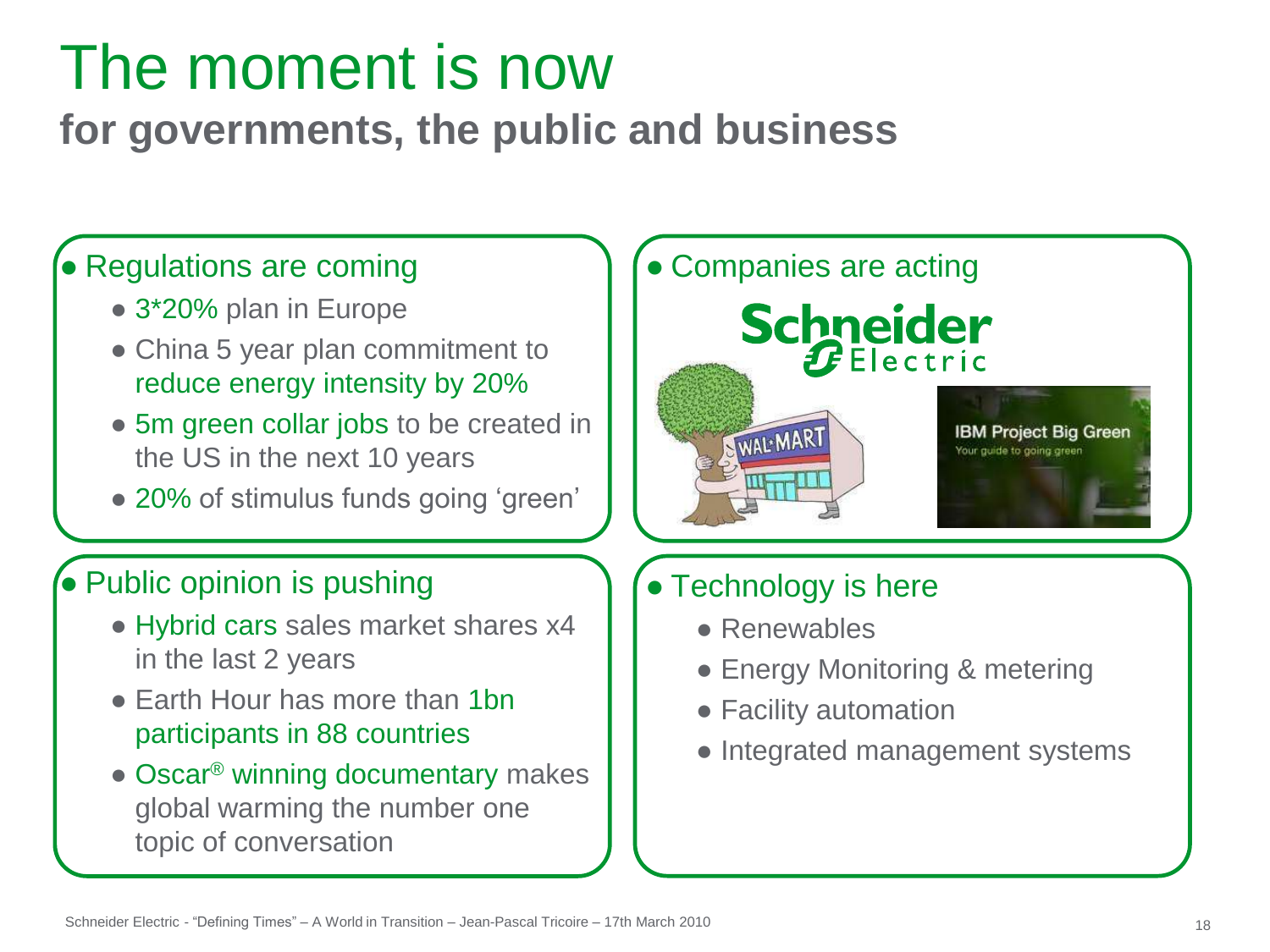# Energy Savings **Opportunity**

# *Real Examples*

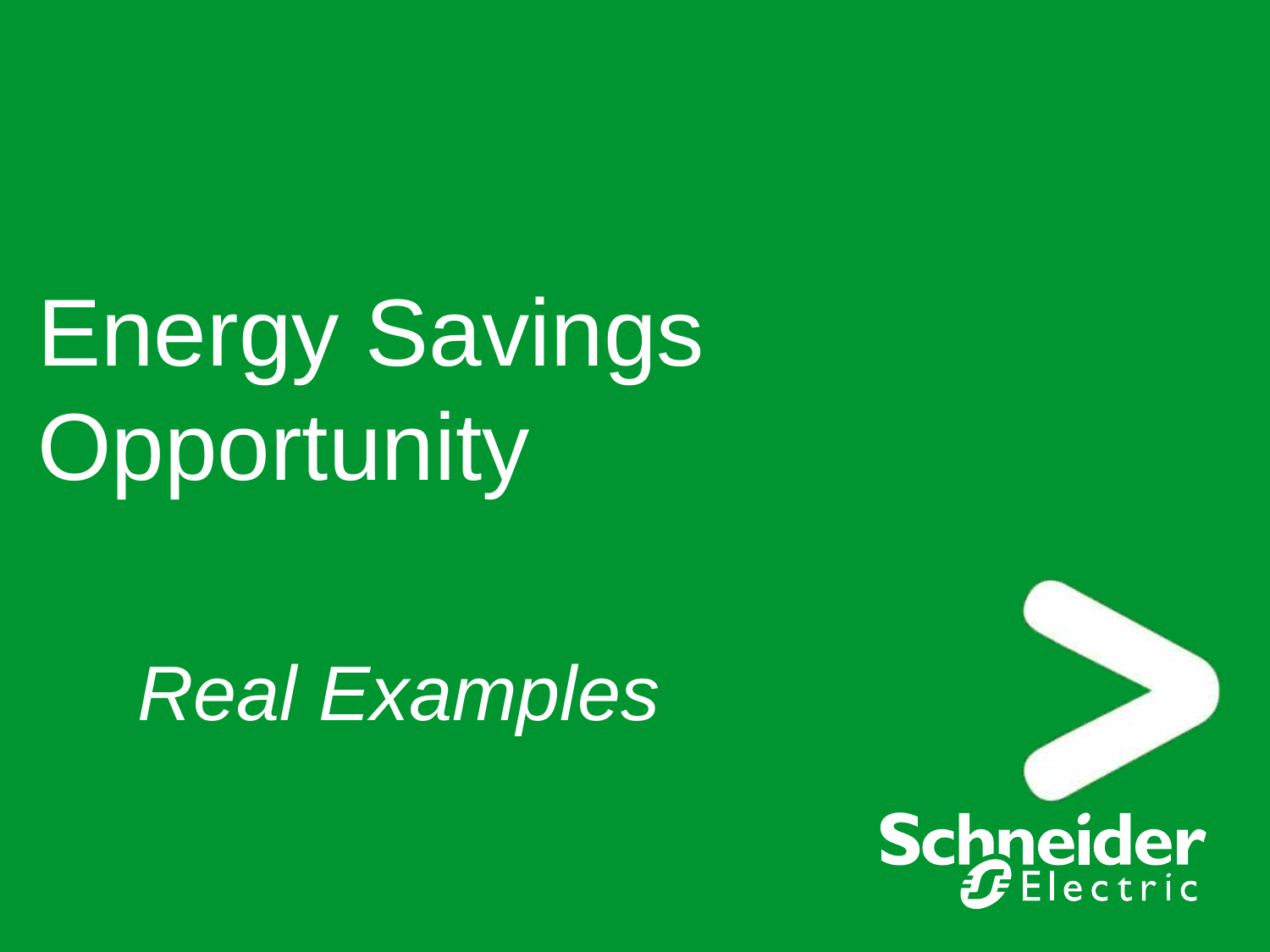### Customer solutions across markets

#### **Bella Center (Denmark)**



Greening the COP15 venue with energy efficiency building management

凸

**Customer Benefits Customer Benefits 20% energy savings** saved compared to before retrofitting **1,150 tons of CO2** saved per year



#### **Solaire Direct (France)**



**A turnkey contract for a complete system including conversion & distribution of photovoltaic electricity**

 $\bm{\Sigma}$ 

**2,900 tons** of CO<sub>2</sub> avoided/year **Remote** monitoring **97.5% availability** for 20 years



#### **Sun Microsystems (India)**



**Sun chose APC by SE** to combine 13 research laboratories and a leadingedge data centre in Bangalore.

#### **Customer Benefits**

- **51%** Footprint reduction (servers+Storage)
- **÷3** Number of servers
- **-17%** Electrical consumption
- R&D calculation power up **154%**

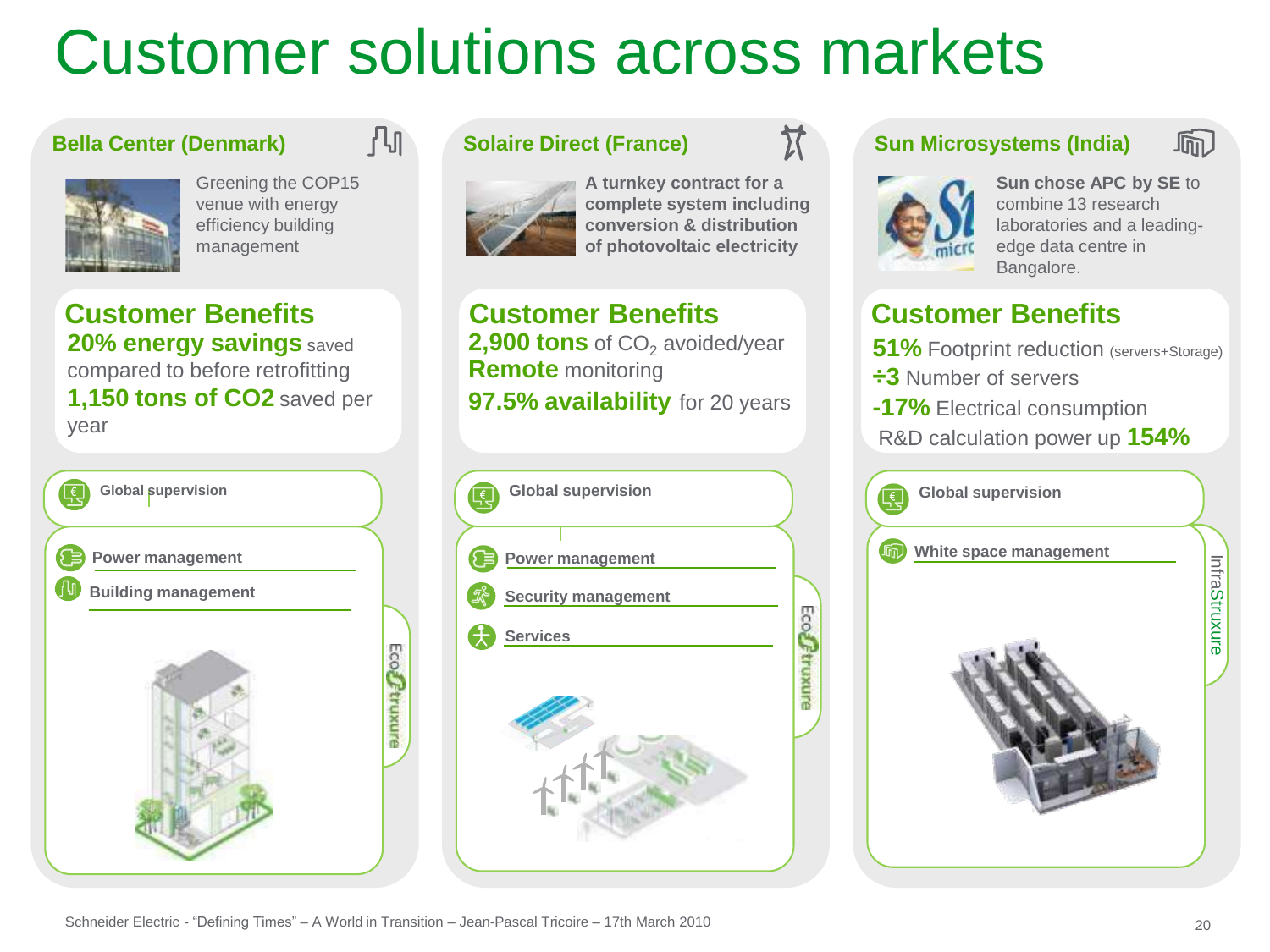### School recaptured 42% of investment in the first year

#### **Situation**

- 200,000 square foot private school in Houston, TX
- Energy costs had increased 30% in two years
- Wanted to go green

#### **Challenge**

• Administrators would only approve going green—if also financially attractive.

#### **Solution**

- Optimized HVAC
- Lighting retrofit
- Utility bill optimization



#### **Results**

- \$101,667 projected annual energy savings
- 42% return on \$240,000 capital investment in the very first year—even without energy rebates or incentives.

#### $\overline{a}$  and  $\overline{a}$  find \$240,000 x 42% = \$101,667 saved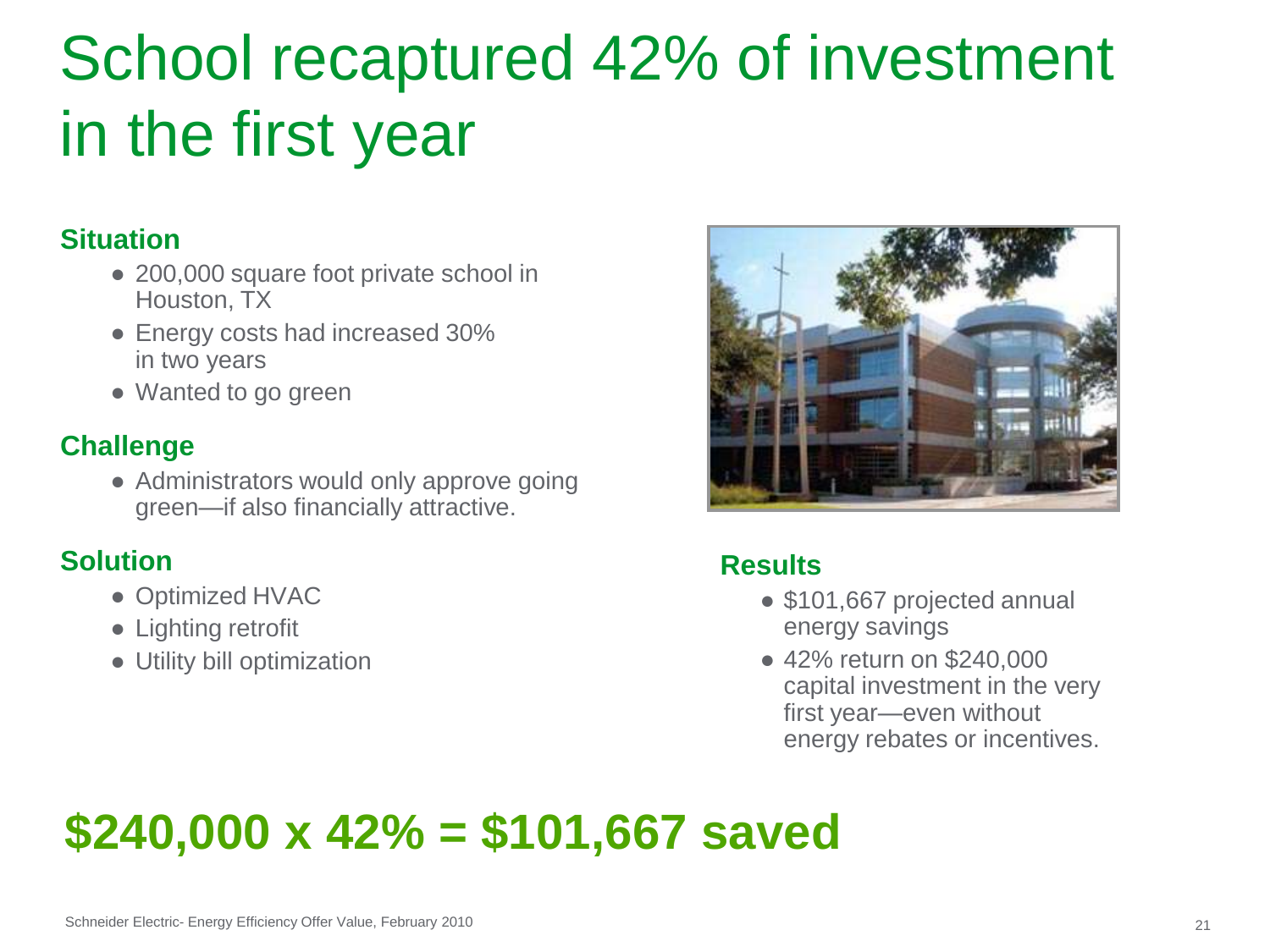# **Plant X Current Energy Action Plan Year 3**

| <b>Recommendation</b>                | <b>Cost Savings</b> | <b>Project Cost</b> | <b>Simple Payback</b> |  |
|--------------------------------------|---------------------|---------------------|-----------------------|--|
| <b>Boiler Efficiency Improvement</b> | \$75,980            | \$11,000            | 0.14                  |  |
| <b>Continuous Blowdown Control</b>   | \$68,793            | \$30,000            | 0.44                  |  |
| <b>Steam System Maintenance</b>      | \$75,980            | \$0                 | 0.0                   |  |
| Line Turbine Vent Condenser          | \$10,878            | \$18,000            | 1.7                   |  |
| <b>Compressed Air Optimization</b>   | \$62,370            | \$123,400           | 2.0                   |  |
| <b>Dyer Exhaust Humidity Control</b> | \$478,620           | \$135,000           | 0.28                  |  |
| Vacuum Pump Water Recycling          | \$34,048            | \$123,000           | 3.6                   |  |
| Fan Pump Variable Frequency Drive    | \$124,024           | \$240,000           | 1.9                   |  |
| <b>Waste Heat Recovery</b>           | \$1,327,004         | \$1,000,000         | 0.75                  |  |
| <b>Total</b>                         | \$2,257,697         | \$1,680,400         | 0.74                  |  |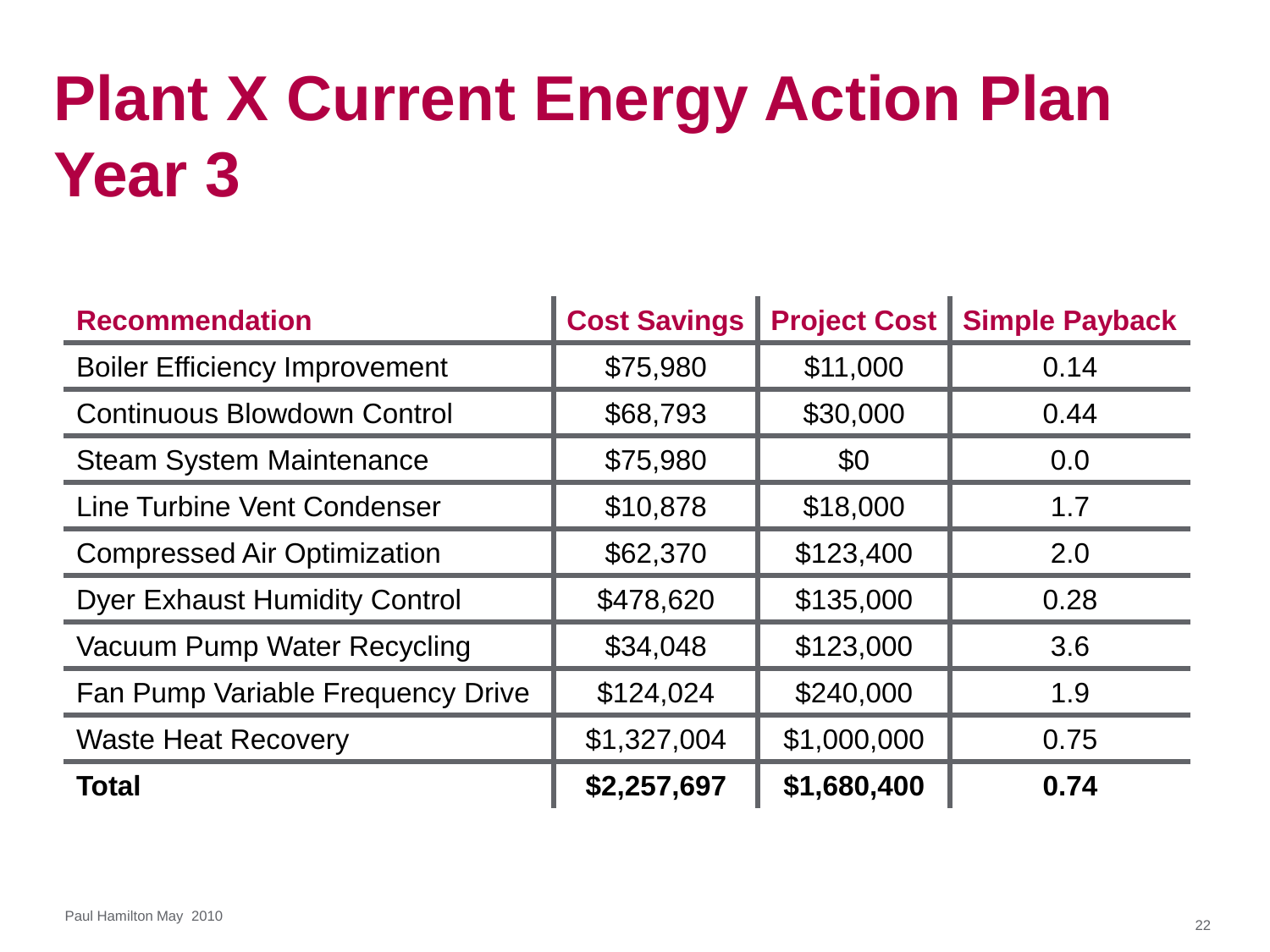# Production Energy Optimization

- Support **best in class solutions** for operations management and energy management
- Engaging **Energy Experts with Process Experts to optimize and sustain savings**
	- Produce a fast ROI
	- Follow **continuous improvement approach**
	- Enable to reduce energy consumption per unit produced
- Information based energy management
	- Improve energy forecasting & **event based visibility**

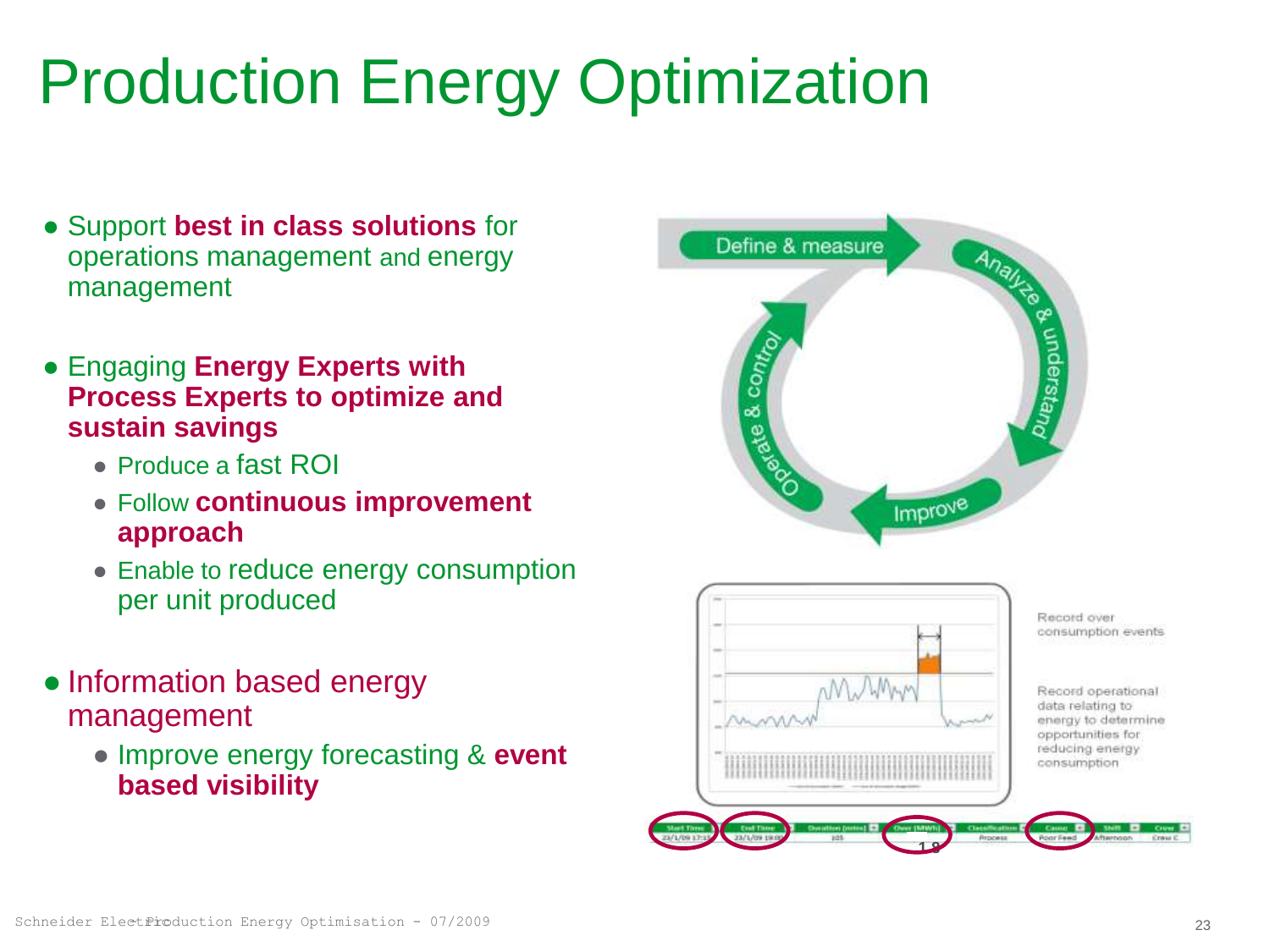# Managing Sustained Energy Savings

*The message we deliver to our customers*

> Schneider ectric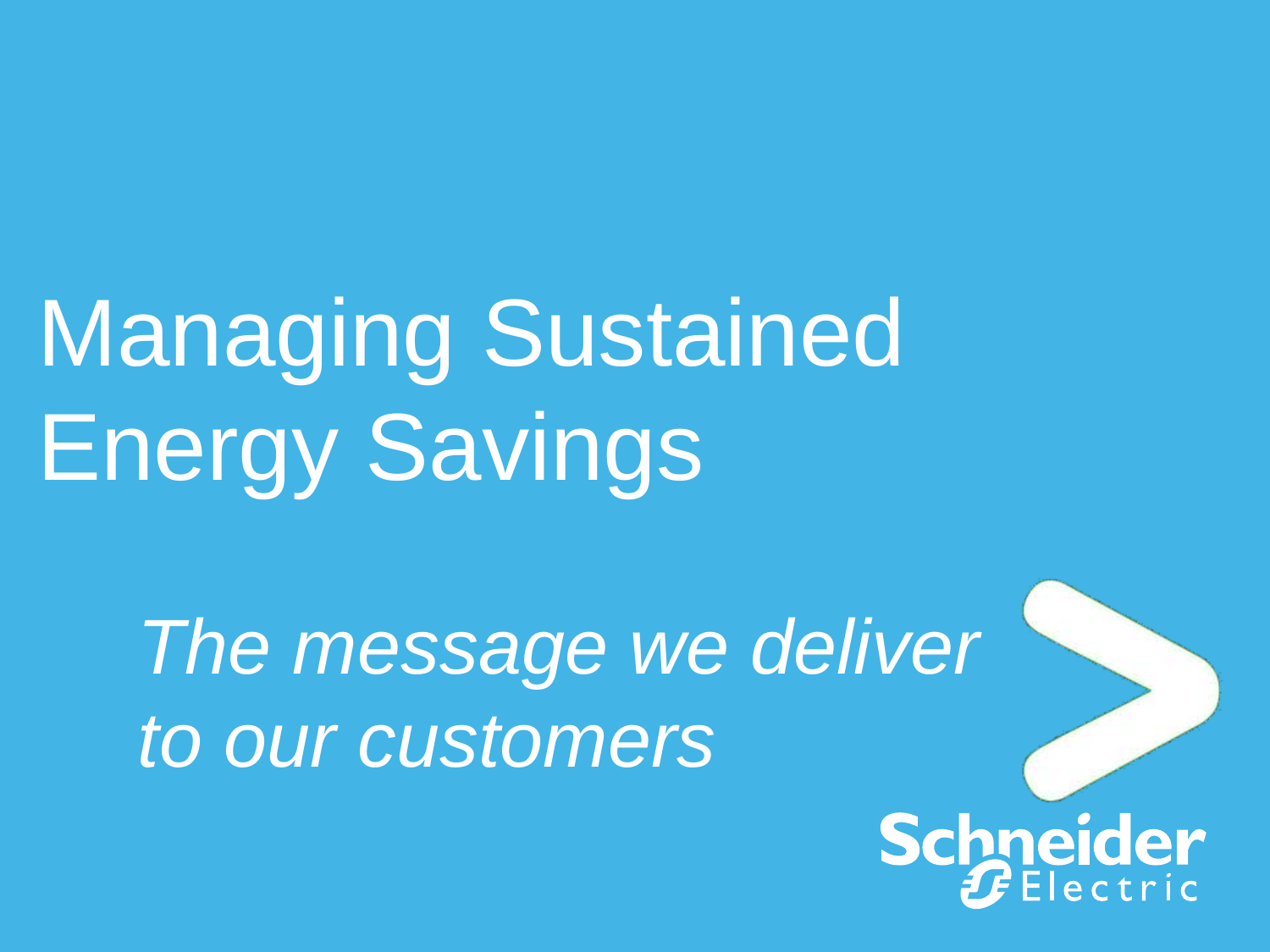## **Energy should be an approach of continuous interaction and improvement**

Commitment must be for Implementation of Results Not Identification of Ideas



In a dynamic process, changes and updates are made to the Energy Action Plan to reflect product and process changes, capacity, contingency planning, equipment replacement, and other inherent system changes.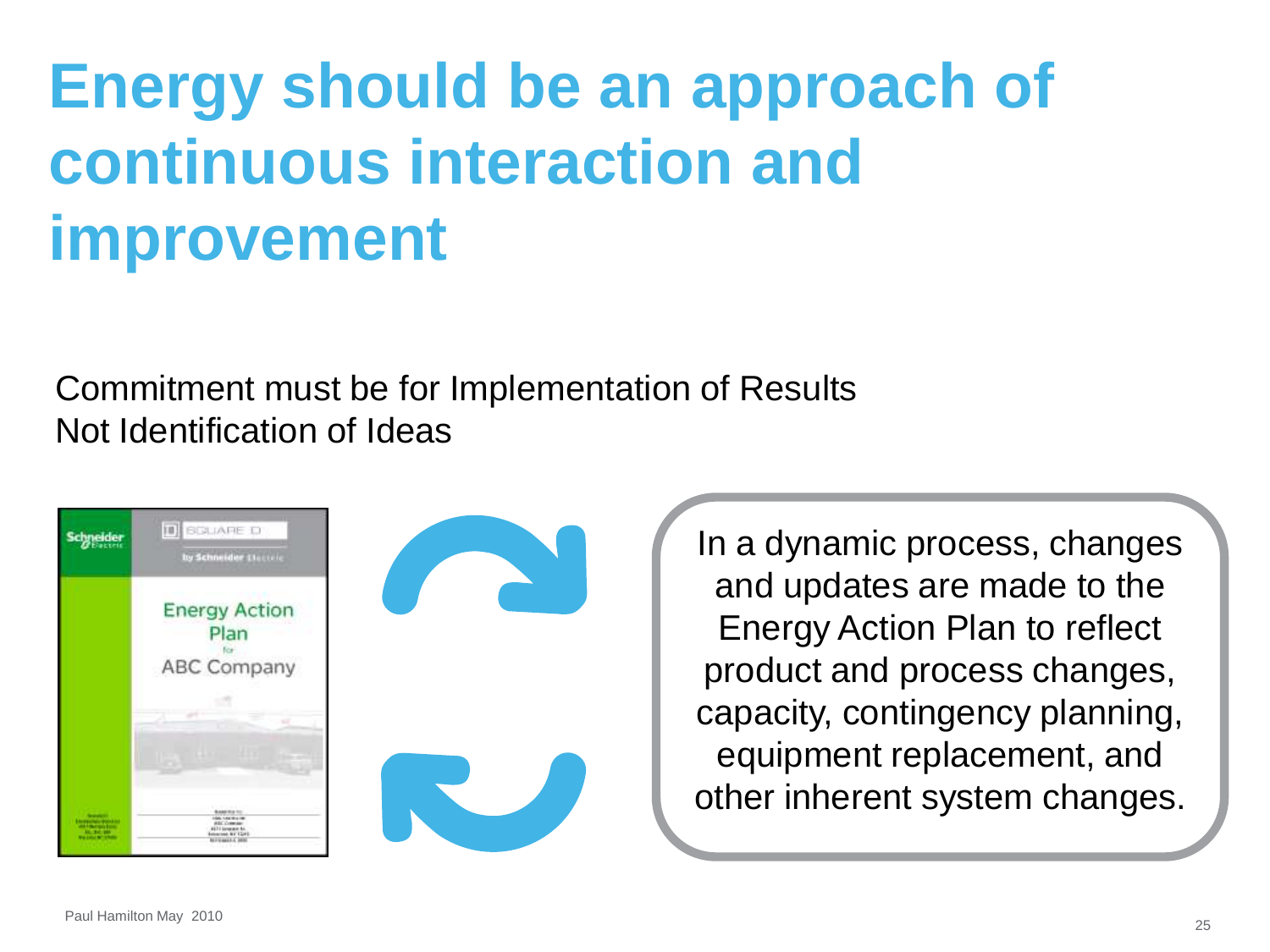# **An Energy Action Plan is More than an Energy Audit**

Through semi-annual meetings, site visits and ongoing communication, the Energy Action Plan projects evolve to meet the site's changing landscape.

| Year 3                                           |                                                       |                                                                 |                                                 |                             |                                     |  |  |
|--------------------------------------------------|-------------------------------------------------------|-----------------------------------------------------------------|-------------------------------------------------|-----------------------------|-------------------------------------|--|--|
| Year 2                                           |                                                       |                                                                 |                                                 |                             |                                     |  |  |
| <b>Recommendation</b>                            | <b>Electrical</b><br>Demand<br><b>Savings</b><br>(kW) | Year 1<br><b>Electrical</b><br>Usage<br><b>Savings</b><br>(kWh) | <b>Natural</b><br>Gas<br><b>Savings</b><br>(dT) | <b>Cost Savings</b><br>(\$) | <b>Simple</b><br>Payback<br>(years) |  |  |
| <b>Condensate Return</b><br>Upgrade              | 7                                                     | 617,000                                                         | \$0                                             | \$16,690                    | 0.2                                 |  |  |
| <b>Air Compressor</b><br><b>Optimization</b>     | 41                                                    | 194,400                                                         | \$0                                             | \$18,170                    | 0.3                                 |  |  |
| <b>Cooling Tower</b><br><b>Optimization</b>      | 13                                                    | 224,200                                                         | \$0                                             | \$7,150                     | 0.6                                 |  |  |
| <b>On-Site Electrical</b><br><b>Generation</b>   | 904                                                   | 502,100                                                         | ( \$5,380)                                      | \$20,400                    | 1.5                                 |  |  |
| <b>Enthalpy Control of</b><br><b>HVAC System</b> | 189                                                   | 1,662,680                                                       | \$230                                           | \$59,440                    | 2.2                                 |  |  |
| <b>Space Temperature</b><br><b>Control</b>       | 38                                                    | 483,000                                                         | \$230                                           | \$16,110                    | 2.9                                 |  |  |
| <b>Totals</b>                                    | 1,192                                                 | $\frac{1}{2}$ 3,683,380 $\frac{1}{2}$                           | (\$4,920)                                       | \$137,960                   | 1.3                                 |  |  |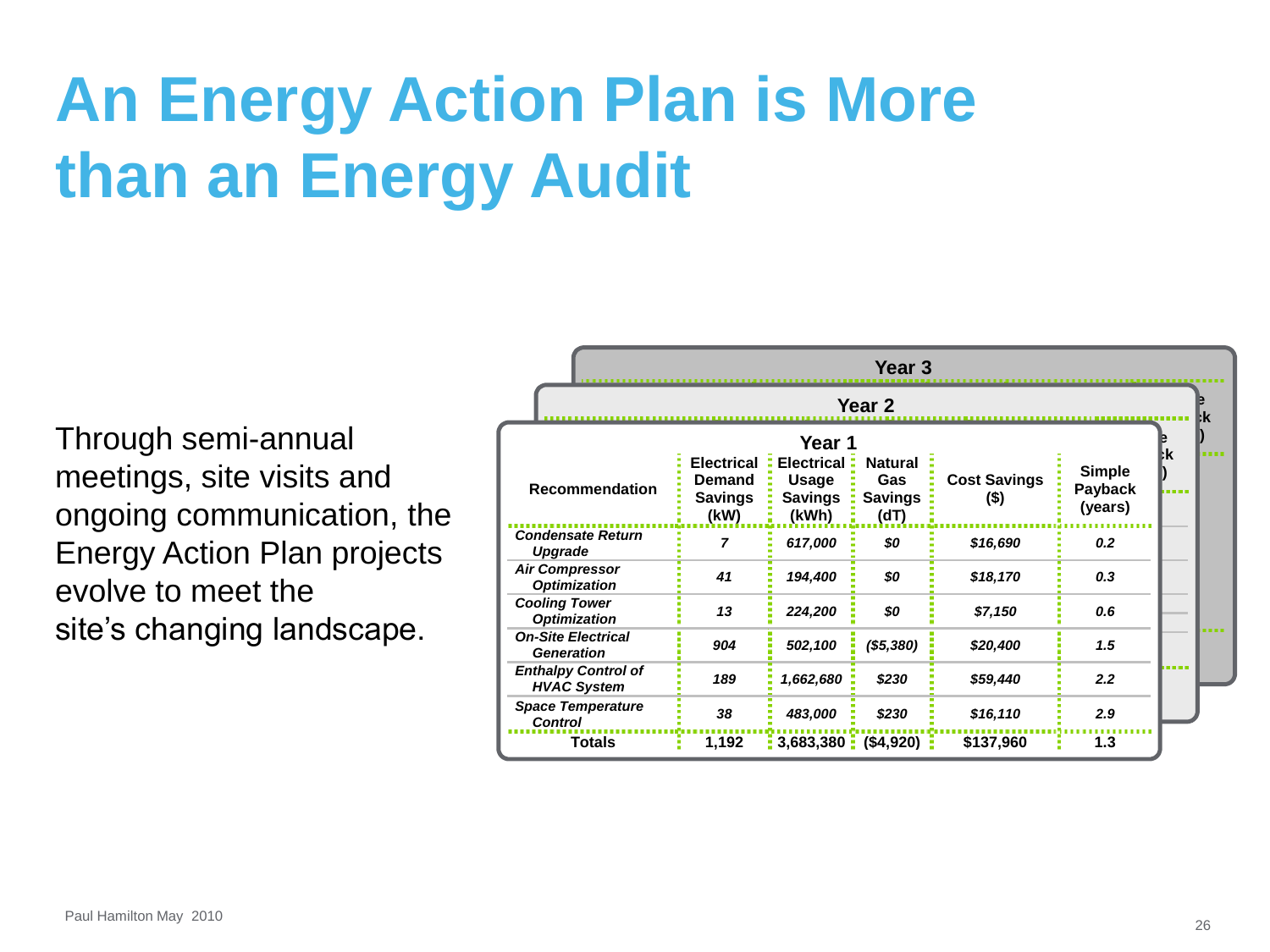## **Strategic energy planning must have a seat at the table**

- ●**Energy becomes part of company strategic planning**
- ●**The Program Uses a dynamic Energy Action Plan that's continuously updated**

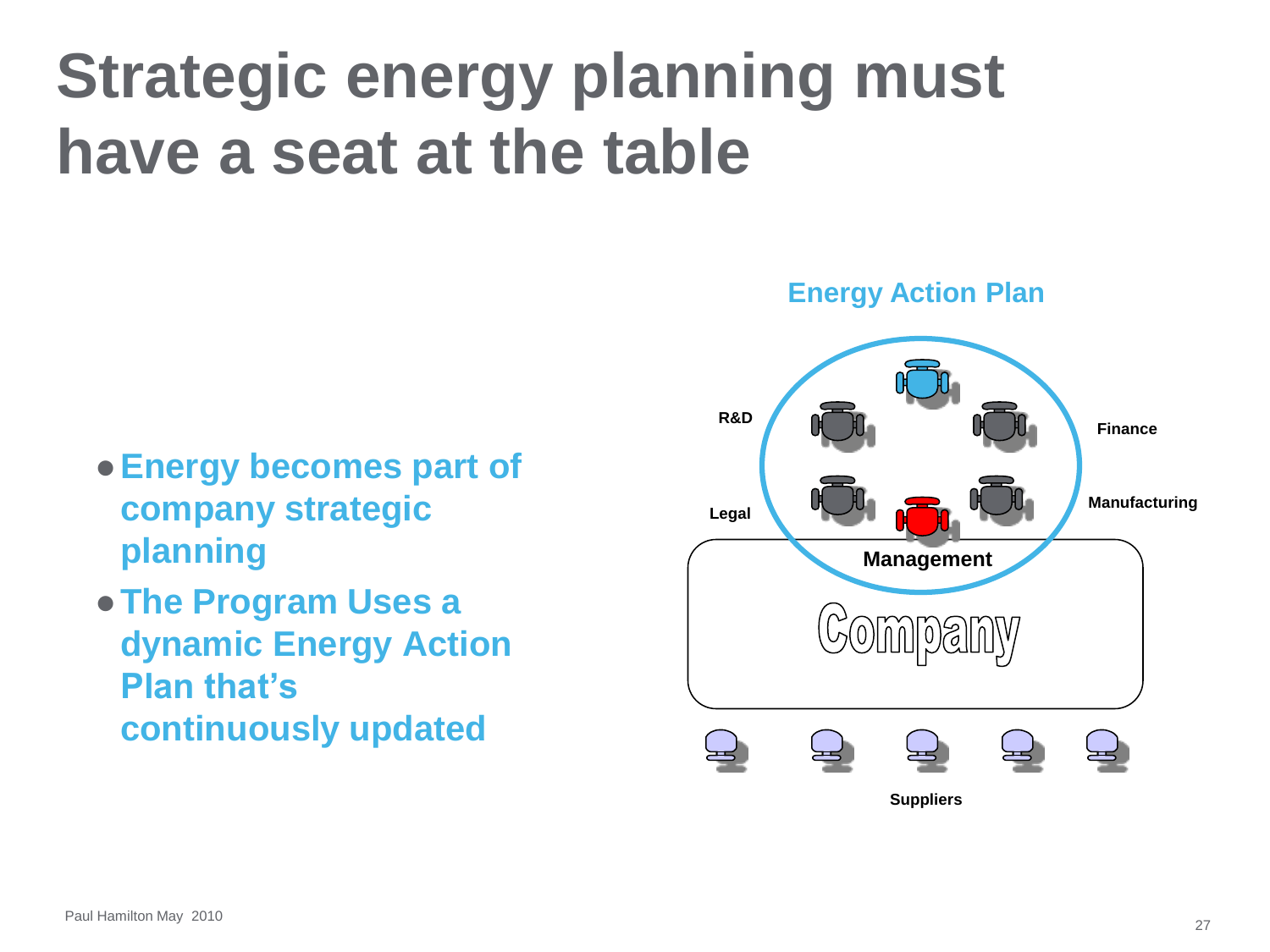# Sustained Energy Savings

### *What are the barriers?*

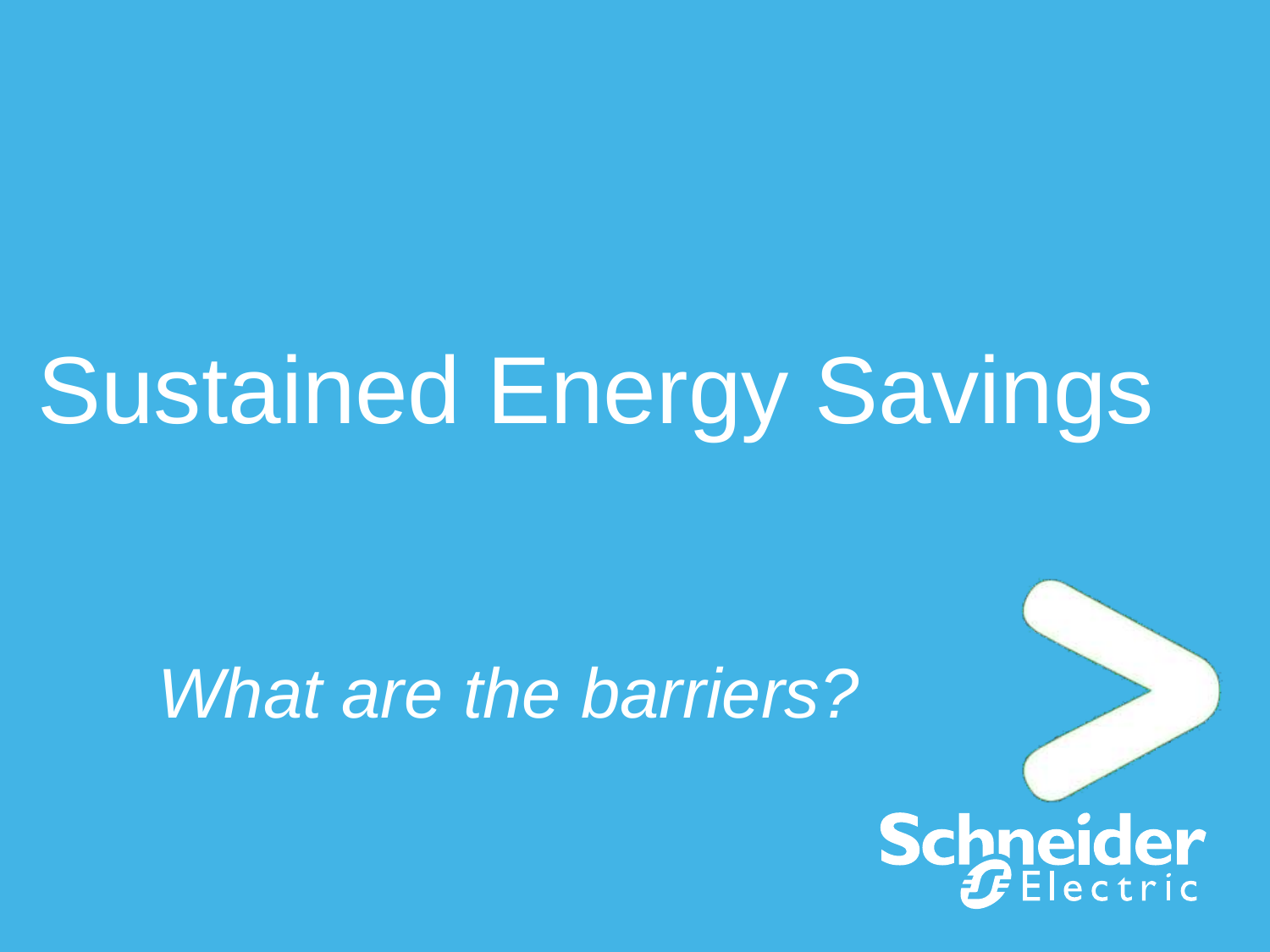# **The Barriers**

#### **1. People, people, people**

- Skills and knowledge
- Management, leadership, uncertainty, .......

#### **2. Visibility**

• Sub metering, performance, intensity,...

#### **3. Tools**

● M&V, Diagnostics, Analytics, Benchmarking,.....

#### **4. Technology**

• We have what we need, but improvements can come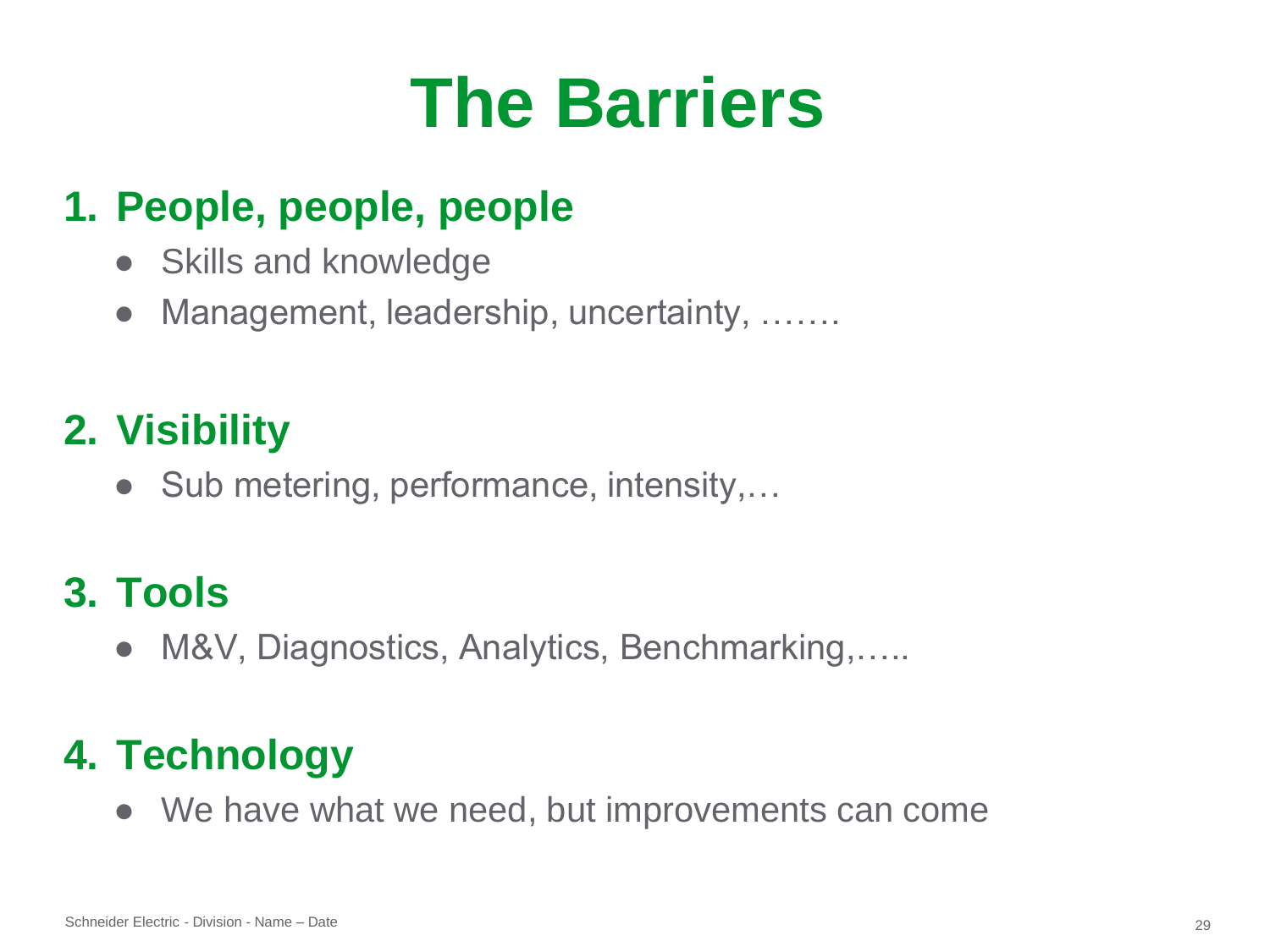# Make the most of your energy



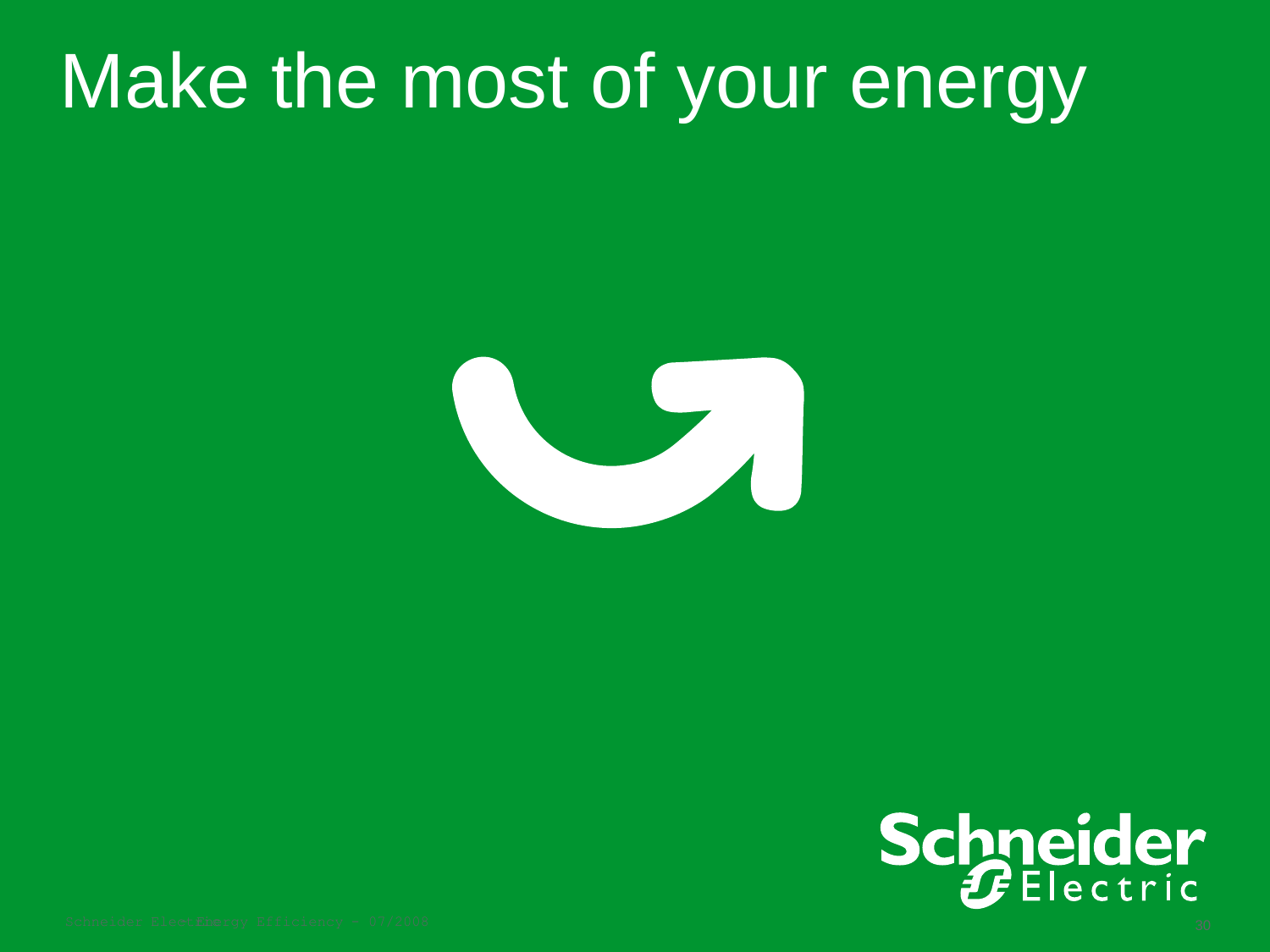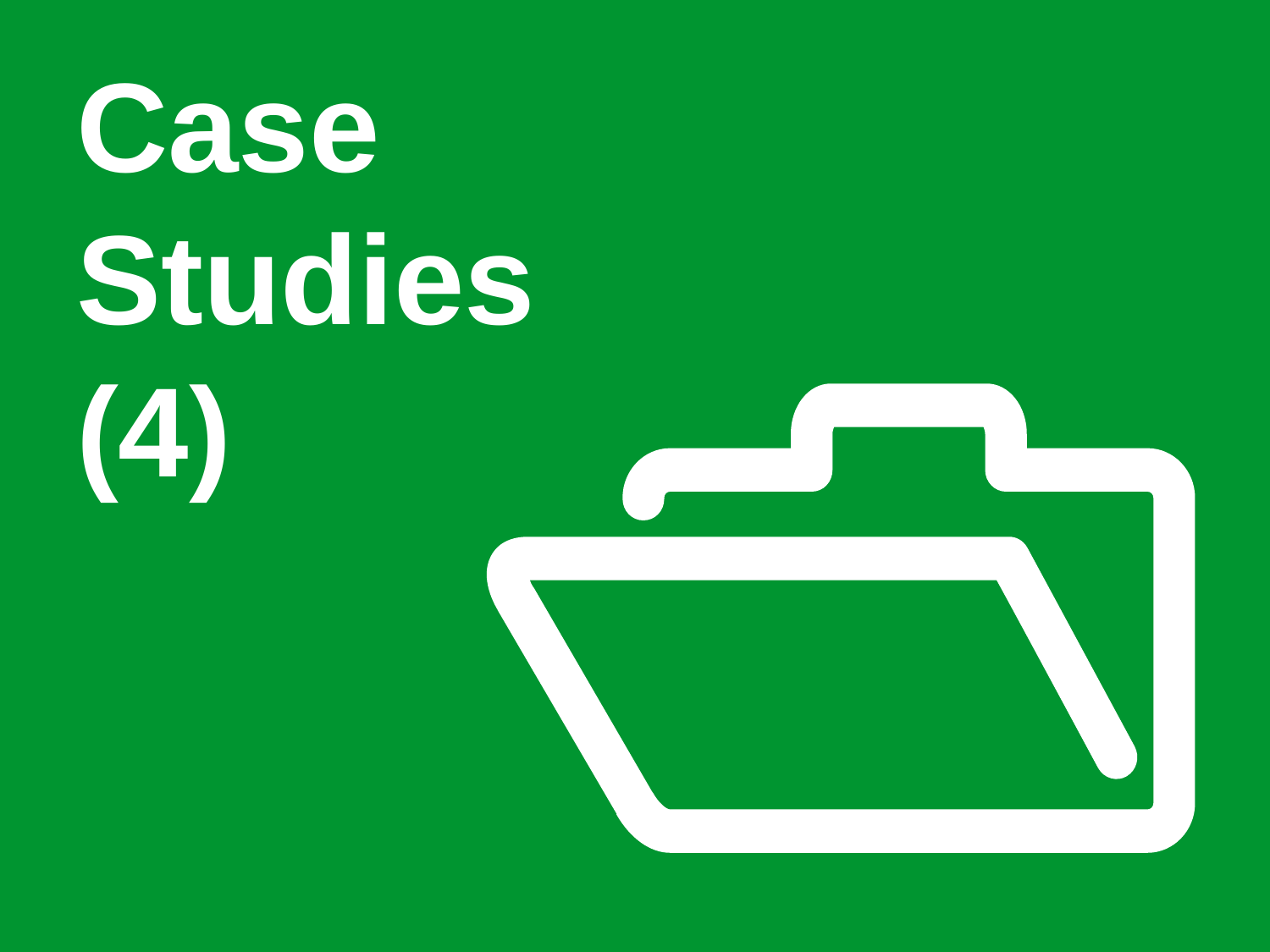### **An Energy Action Plan for a Large Manufacturing Facilities:**

**Facility Type:** Pulp/Paperboard, Two plants

**Contract Term:** 12 Months, Renewed by Customer for Third Year

**Total Savings (Year 1):** \$1,215K in Plant 1, Payback was one year

**Project Description:** The TEC team conducted a study and produced energy action plans which included an energy dashboard, boiler  $\mathsf{O}_2$  trip controls, a switch from 150 to 30 psig steam sparging, powerhouse piping, compressed air system optimization, variable frequency drives and lighting retrofits.

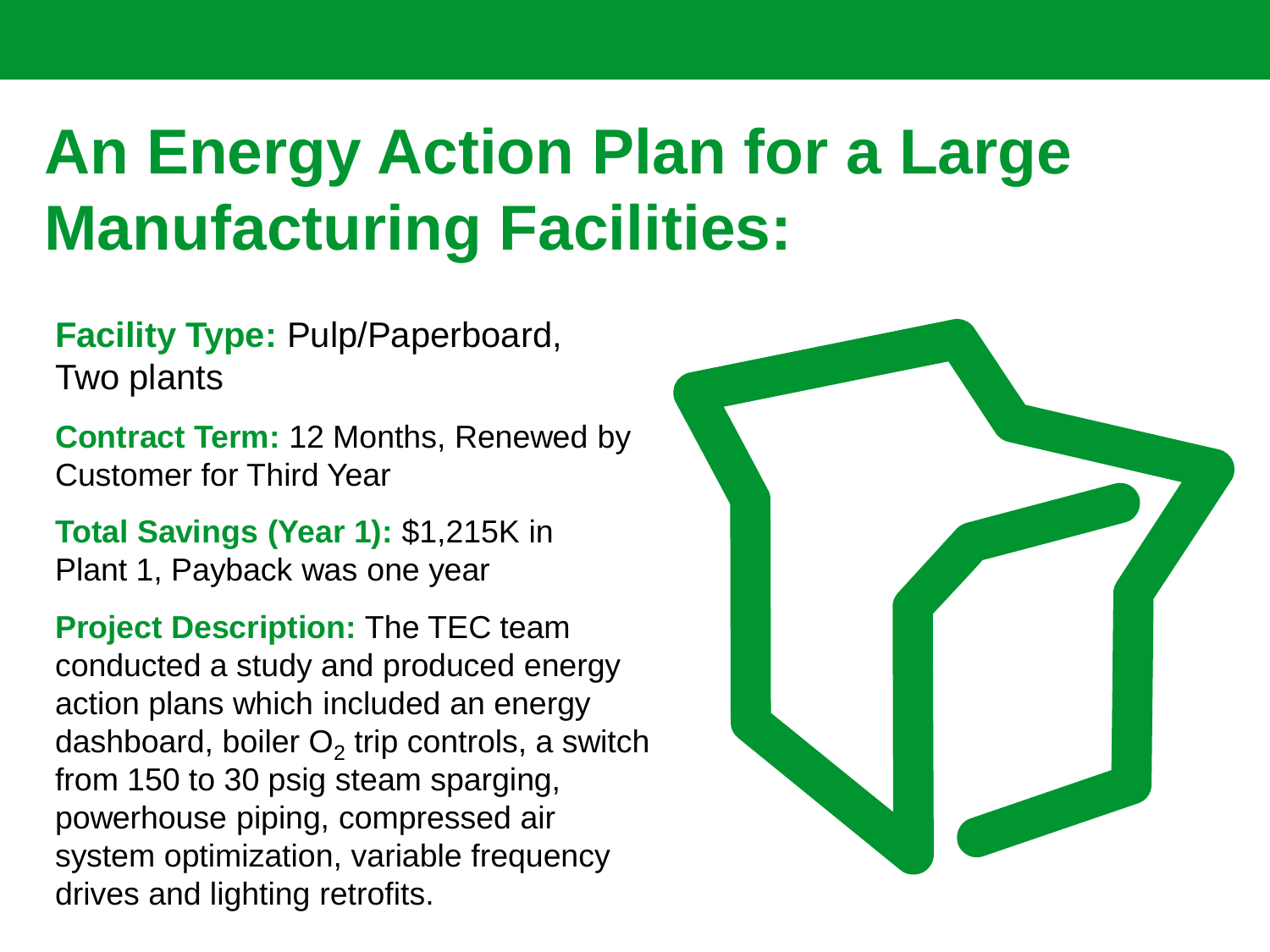### **Plant 2 Current Energy Action Plan Year 3**

| <b>Recommendation</b>                      | Cost<br><b>Savings</b> | <b>Project</b><br><b>Cost</b> | <b>Simple</b><br><b>Payback</b><br>[years] |
|--------------------------------------------|------------------------|-------------------------------|--------------------------------------------|
| <b>Boiler Efficiency Improvement</b>       | \$75,980               | \$11,000                      | 0.14                                       |
| Continuous Blowdown Control                | \$68,793               | 30,000                        | 0.44                                       |
| <b>Steam System Preventive Maintenance</b> | \$75,980               | \$0                           | 0.0                                        |
| Line Turbine Vent Condenser                | \$10,878               | \$18,000                      | 1.7                                        |
| Compressed Air System Optimization         | \$62,370               | \$123,400                     | 2.0                                        |
| <b>Dryer Exhaust Humidity Control</b>      | \$478,620              | \$135,000                     | 0.28                                       |
| Vacuum Pump Water Recycling                | \$34,048               | \$123,000                     | 3.6                                        |
| Fan Pump Variable Frequency Drive          | \$124,024              | \$240,000                     | 1.9                                        |
| <b>Waste Heat Recovery</b>                 | \$1,327,004            | \$1,000,000                   | 0.75                                       |
| <b>ITOTAL</b>                              | \$2,257,697            | \$1,680,400                   | 0.74                                       |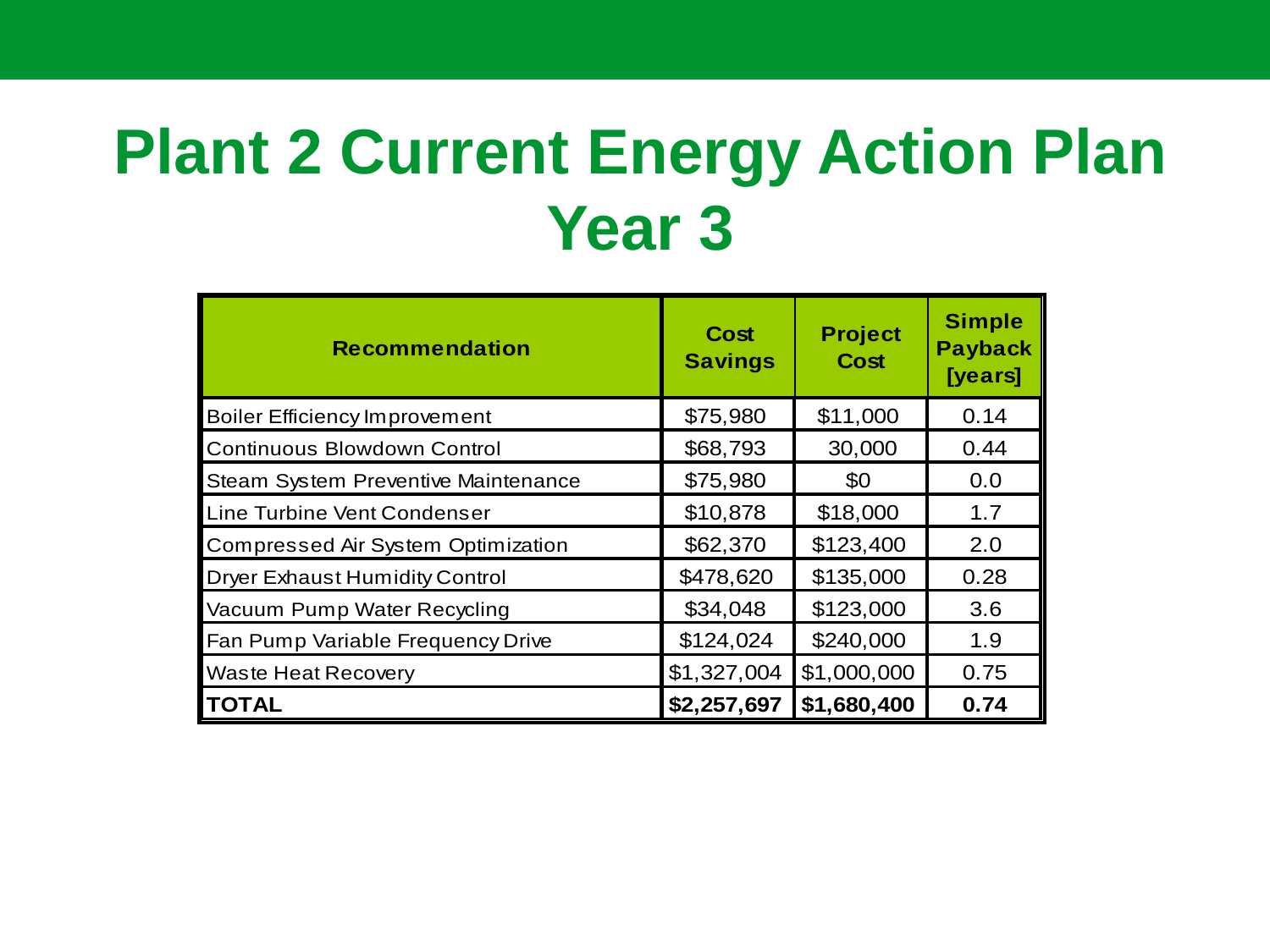### **An Energy Action Plan for a Large Industrial Site:**

#### **Facility Type:** Packaged Food

**Contract Term:** 12 Months, Renewed by Customer for Third Year

**Total Savings:** Year 1 Process Energy systems - \$460K; \$2.3 million 2007 and \$4.0 million 2008 in cogen operation

Currently recommending \$700K savings opportunities in boiler and chiller systems.

**Project Description:** The TEC team conducted a study and produced an energy action plan which included demand control strategies to profit from utility deregulation, and a variety of Mechanical System improvements.

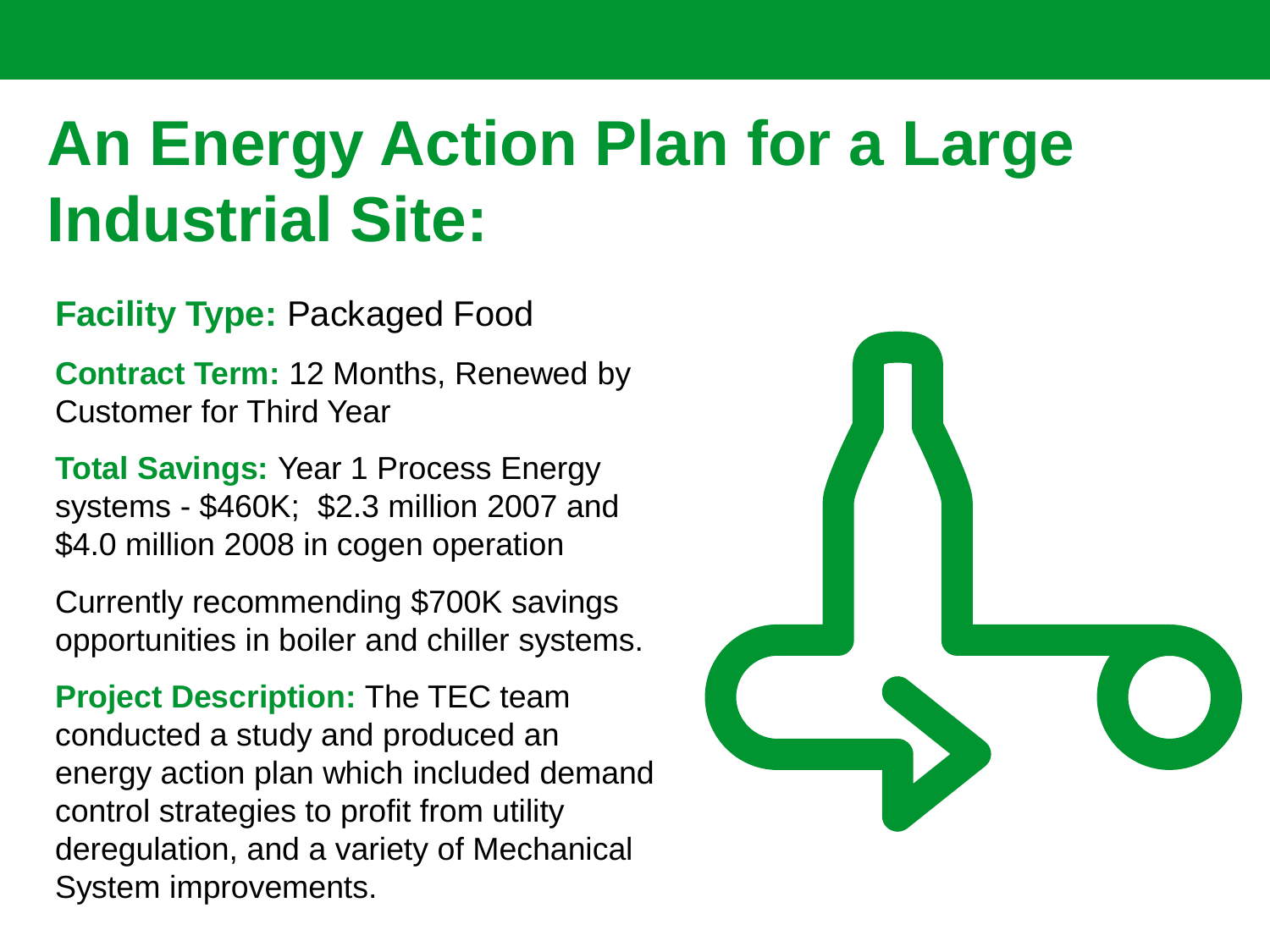### **A Solar Photovoltaic Feasibility Study for Remote Facilities:**

**Facility Type:** Agrichemical, 60 sites

**Contract Term:** 3 Months

**Project Description:** Decision criteria on the installation of a photovoltaic solar array including the identification of the best candidate site based on economic criteria including: availability of incentives, generation potential, and specific applicability.

For the site selected, proposed systems architecture and economic analysis which will include installation and maintenance costs, rebates and incentives, tax credits and simple payback.